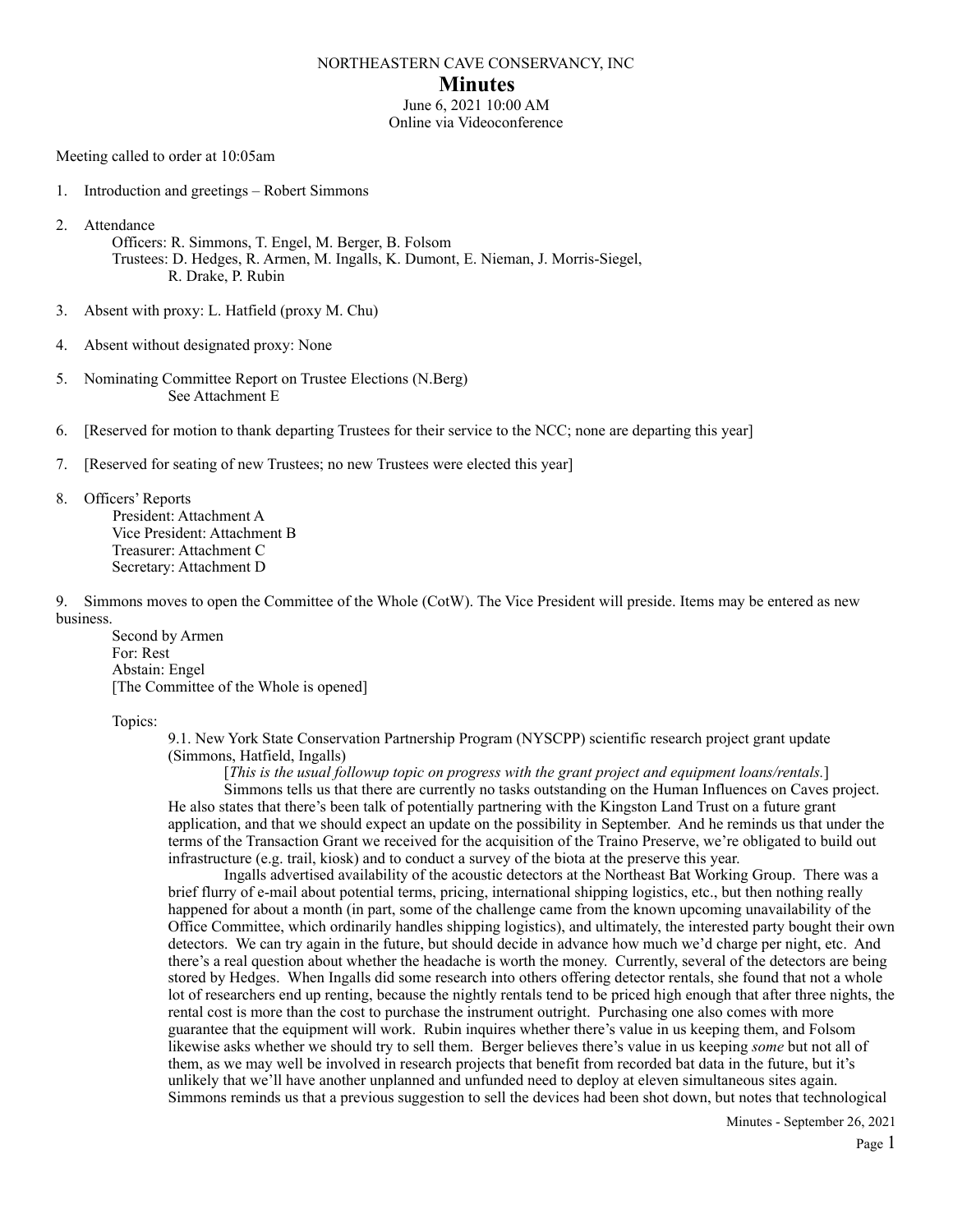advances will obsolete the instruments we have, and are already beginning to do so, so our window of opportunity to change our minds and sell them is finite. Ingalls feels that either keeping or selling them as kits, rather than renting them out, makes the most sense. She also notes that doing work with the data they can collect is not inexpensive due to the need for specialized licensed software (like Kaleidoscope).

#### 9.2. Knox Cave Preserve Management Plan review (Berger)

# [*This is the periodic review of this preserve's management plan; proposed updates from the Manager are included in the meeting materials, and will be voted on in agenda item 15 below.*]

 The proposed updates to the Knox plan were discussed, and nothing that was proposed was contentious. A few topics that had not been proposed changes were also brought up. The most substantial of these resulted in a consensus that we should de-codify the specific number of hunting permits that the Manager(s) may issue and leave it up to their discretion, that we should remove all references to the "Knox Trail" potentially crossing our land (as that project is a long-abandoned idea at this point), and that we should remove mention of NCC preferences about potential acquisition opportunities to expand the preserve.

### 9.3. Positions needing to be filled (Simmons, Armen)

### [*As noted in Item 7 of the EC Meeting Minutes in Attachment D, we've been searching for a Vermont Representative, a Fundraising Chair, and a Stewardship Coordinator. We'll hear of any progress.*]

 Simmons reports that thus far, there haven't been any responses to the Stewardship Coordinator advertisement. He also notes that given Folsom's report about where we currently stand with respect to some of our fundraising initiatives (hard hit by the pandemic-induced cessation of activity), he will be pivoting much of his recruitment attention towards the Fundraising Chair position. Berger, recalling Hatfield's prior expressed potential interest, asks if there's any reason we shouldn't encourage her to consider taking it on despite the likelihood of being less local, noting that much of the involved coordination work for the position doesn't necessarily require physical presence anywhere, and also noting that remote meetings have enabled more participation from long-term Board member Ingalls, whose fieldwork schedule had previously limited her ability to attend meetings, despite that she has moved further away. There was also a joking attempt to convince Chu, as Hatfield's designated proxy, to agree to sign her up for the role. Armen has agreed to take on the Vermont Representative role, and has been conducting some outreach. Morris-Siegel expresses tentative interest in the Stewardship Coordinator role, though that would practically require him to transition his management role at Merlins to someone else, potentially Armen. Another suggestion was made of someone we might approach about interest in the Stewardship Coordinator role.

#### 9.4. New York Land Conservation Conference (LTA) wrap-up (Hatfield, Simmons)

 [*The conference ran online May 5-26; we'll find out what our representatives brought back to share.*] Simmons ended up not attending, and Hatfield couldn't make the meeting, so we weren't sure whether she attended and if there's anything to report. Focuses of the conference this year included climate change and environmental justice. We'll check in with Hatfield for a future update.

#### 9.5. Northeast Bat Working Group wrap-up (Ingalls)

 [*The conference happened shortly after the last Board meeting; we'll hear of any interesting developments.*] Ingalls tells us that it was online this year, and that though the format was decent, it caused attendees to miss out on the traditional networking benefits. There was not a whole lot discussed at the conference of major relevance to the NCC. Berger inquired whether there were any updates on the listing process for the Little Brown bat (which we'd heard some time back from the DEC via Engel that New York planned to list as endangered). Ingalls says that there wasn't anything immediate, and most of the potential listings seem to have been pushed back by about a year. We also learned that there is a possibility of a federal listing of the Little Brown and the Tricolored Bat - the public determination date on them is expected to be in September 2022.

### 9.6. National Cave and Karst Management Symposium (NCKMS) conference participation (Berger)

#### [*Information on registration, presentations, sponsorships, etc. is now available.*]

 Berger presented the information they've published about sponsorships. Essentially, the sponsorship levels available are multiples of the individual attendee registration cost, and the number of complimentary registrations included with a sponsorship tracks with how many registrations would've been paid for with the same amount of money as the sponsorship. So, there's no savings in cost of attendance. Berger inquired about our history of sponsorships of this conference. Folsom reports that we've only sponsored the previous conference (as several of us were attending and presenting, and the theme was well-tuned to us), and the one that was hosted in our area. Morris-Siegel suggested that given this information, perhaps we should not sponsor it this year, and Folsom was hesitant to do so given the significant cost and the status of our unmet fundraising goals. Berger noted his planned commitment to attend, and polled for other potential attendees. Simmons indicated that he's unsure if he could attend this time, Rubin was interested (and has a potential presentation in line with this year's theme), and Drake was strongly leaning towards attending. Given that it sounds like at least Berger and Drake will attend, and that the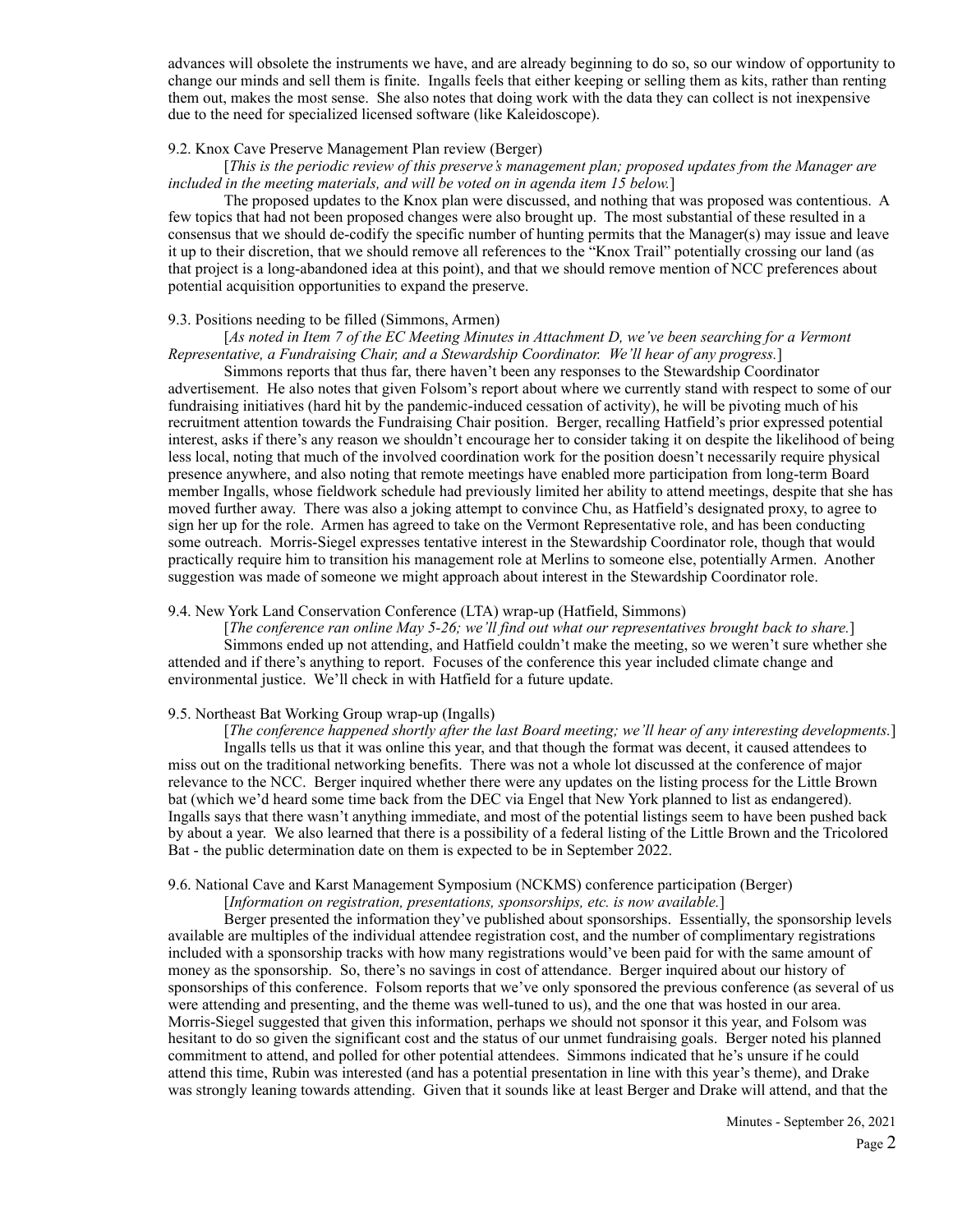cost of a sponsorship that earns two complimentary registrations is the same as the cost of those registrations, Berger suggested that he might as well front the money for two registrations as a donation to the NCC so that the NCC can sponsor the conference and gain the associated benefits without any additional cost. The group found this idea agreeable.

### 9.7. NSS Convention (Simmons)

### [*It's online July 24-30. We can discuss representation and attendance plans.*]

 Simmons tells us that it's easier for him to participate online at the sorts of meetings relevant for him (mostly the Cave Conservancies Roundtable (CCR) and the Preserves meeting). Berger, Simmons, Morris-Siegel, and Armen plan to represent us at the CCR. Simmons will also inquire of M. Sandone whether his Clarksville video is being entered in the Salon.

#### 9.8. Old Timers Reunion (Berger)

# [*It has been announced as happening in-person; we need to plan our presence.*]

 Berger will be attending, as will Davis and Warner. So, we should plan our presence and what swag is being brought. Simmons reminded us of the lowered staffing commitments that had been agreed to after prior discussions that Berger and Warner had with the vendor coordinator following a request that we agree to a contract that would've required us to agree to staff our booth for more hours than is feasible for most conservancies (as opposed to retailers). Berger also reminded us that during the same discussions, we'd been asked to agree to downsizing our space footprint by half, and had agreed to do so. Berger will talk with Davis about our plans to attend as a vendor, and also an interest in finding another way to fundraise at the event beyond simply selling swag.

#### 9.9. Members' Day (Berger)

### [*Our intended schedule has obviously slipped; this is here to check in.*]

 Berger apologized for not having yet found the time to call together the group of volunteers who'd agreed to plan this as a remote event, and thus for the timeline slipping. Drake notes that there seemed to be a lot of energy around the idea months ago at the last meeting, but that in the interim, the pandemic situation seems to have changed for the better, and virtual events are still not among people's favorite things, so this may be for the best, since we may have an opportunity to hold it in-person. The suggestion is to have it sometime mid-July. Conversation then turned to potential venues. Engel offered to talk with a community church or with our neighbor Crookes. Morris-Siegel asked about the possibility of holding it at the Hatfield/Schwartz property. Berger mentioned his oft-stated wish that someday, we'd be able to host events on our own property. Clarksville, of course, has a better parking situation than all of our other preserves, but there's always been the belief that it wouldn't have a suitable area for the event itself where we could set up the large tents, chairs, etc. Expressing some skepticism that there really isn't anywhere at Clarksville meeting the requirements, he noted that he was going to be in the area for the NCRC event later in the week, and he and Engel planned to meet up at the preserve, look around, and take some measurements on Thursday. Proposed dates are July 17 and 18, with a preference for the 18th. Engel will talk with the chef at Jake Moon to see if they have any interest in participating in the event. Berger will discuss availability for the event with Davis when he sees her later in the week.

#### 9.10. NRO (Folsom)

### [*We'll hear about options that have been investigated.*]

 Folsom talked with the Cobleskill Fairgrounds staff, which turned us down for two proposed weekends (and didn't make alternative suggestions). He also sent an inquiry to the Altamont Fairgrounds staff, and they didn't respond. Morris-Siegel suggests looking into the Harley Rendezvous site where the previous joint NRO/MAR was held. Hedges asks about potentially holding it at Natural Stone Bridge and Caves. The Helderberg Workshop was also suggested, as we have M. Nardacci as a contact there, but Engel points out that there's no water or electricity available there. Simmons will discuss possibilities with V. Sassu-Laviero when he sees her on June 15.

#### 9.11. Barn Dance (Folsom)

### [*Again, this item is here to check in, as the pandemic situation appears to be improving.*]

 Folsom asked Davis for a report to offer at this meeting. She tells us that the event has been pre-approved by the Octagon Barn owners for the Saturday preceding the September Board Meeting (i.e. September 25). Folsom also tells us that Tamarak (the band) has tentatively agreed to participate as usual, pending band member availability. As a side note, Davis also tells us that the annual Choco-Mexican party is on, with the usual offer to host a Board meeting the following day.

#### 9.12. Electronic voting process (EC)

### [*See discussion in Item 3 of the EC Meeting Minutes in Attachment D.*]

 We briefly rehashed the discussion presented in Item 3 of the EC Meeting Minutes. Though Simmons still believes that we can and should improve codification of our practice and policy, there wasn't any significant new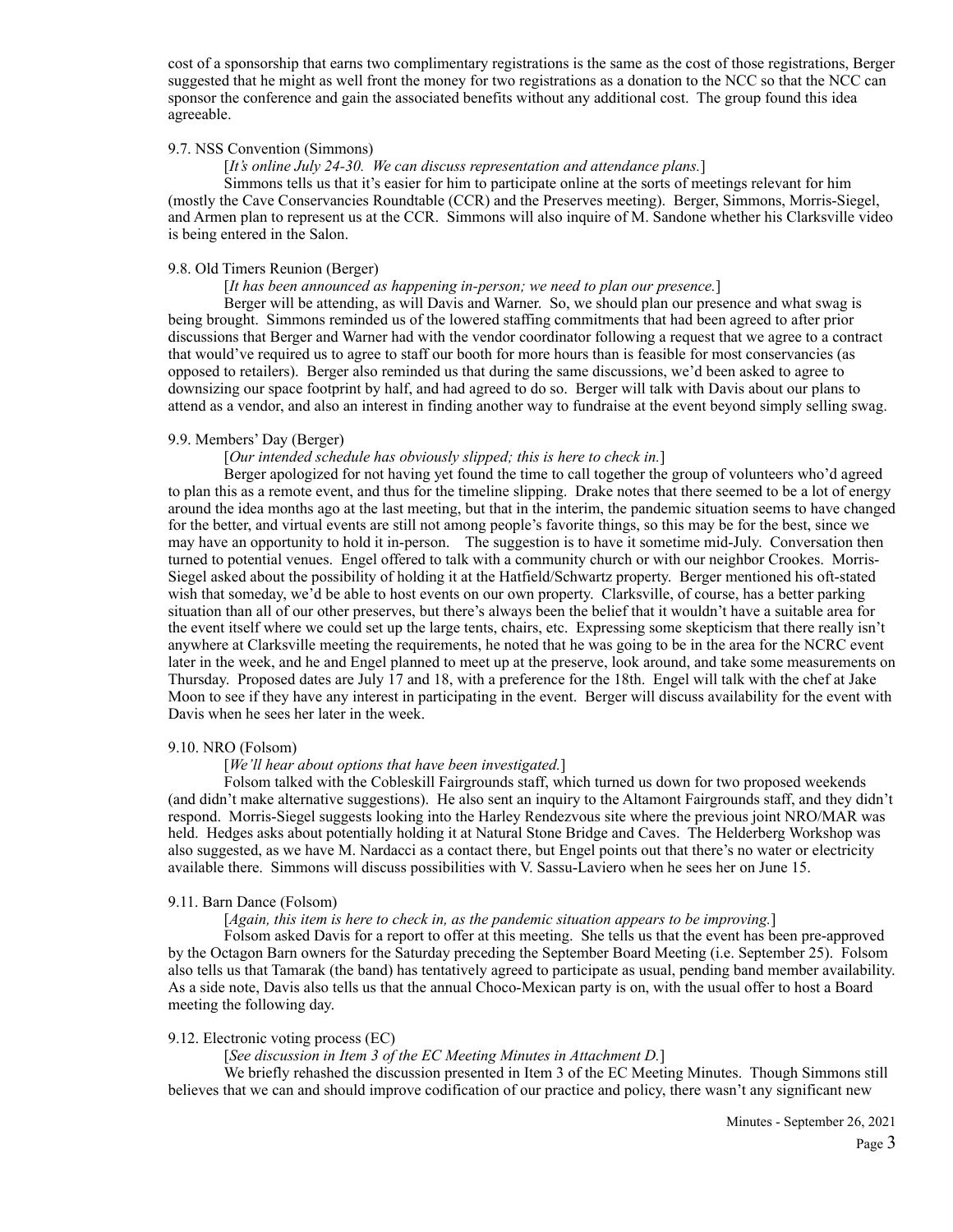content added to the suggested small adjustment to our existing policy that came out of the EC meeting. Morris-Siegel notes that for the last several years, the policy we've been working with has served us well about 99% of the time.

#### 9.13. Minimum group size ("Rule of Three") (Engel)

[*See discussion in Item 1 of the EC Meeting Minutes in Attachment D.*]

 Engel was approached last season by someone wanting to visit a cave with kids, which led to a real question about whether simply stating a number of people required to be in a party addressed the actual underlying motivation for the minimum party size rules we and many other cave conservancies impose - specifically, young kids are quite likely not to be able to safely and successfully go for help on their own if someone gets injured. Engel also notes that many other sources he can find specify minimum group sizes of four rather than three. Berger suspects that the explanation for many other groups listing four rather than three has to do with areas having significantly larger caves where exiting the cave alone for help in an emergency would be a far more significant, demanding, and risky undertaking than at our caves. Morris-Siegel says that though we'd like for parties to have two people who could get out of the cave independently, we don't want to end up in the position of trying to judge qualifications. Hedges doesn't feel that we need to make changes to the rules. Simmons suggests that we provide an explanation of why a minimum party size of three is specified so that groups can understand the purpose of the requirement and whether their group will in fact need more resources to satisfy the need to be able to safely seek help in an emergency without leaving an injured party alone. Neiman agrees that there's no need for us to specify ages, and Engel notes that he's seen some minors who he would trust to handle an emergency better than some "adults."

#### 9.14. Pandemic visitation policies (Berger)

### [*See discussion in Item 5 of the EC Meeting Minutes in Attachment D.*]

 Berger recapped the policy he's been following at Knox this season so far (if a second party asks for a permit on a date one has already been issued for, he asks their permission to give their contact info to the party already holding a permit, and see if they're willing to discuss whether the groups are okay with being at the preserve together or can stagger their times to avoid contact) and asked for any feedback. He also reminded the group of the small wording change that was made to the fairly dynamic pandemic visitation policy on our website to no longer imply that caving is something that groups should only be doing if they really must. On both fronts, the group expressed that they thought what was currently being done at Knox and what's currently posted on the website were appropriate.

#### 9.15. Assumption of Risk Statement (Armen)

 Armen reminds us that seven years ago, the Board approved specific language for an Assumption of Risk Statement to be posted at all the preserves and included in all the management plans. Unfortunately, that statement contains a link to an NSS brochure on safe caving that's now a broken link. About half of our management plans actually contain it as a link. He proposes that we entertain a motion to update the link, and that we seek permission from the NSS to "re-host" the brochure on our own site to avoid this issue recurring if their site is reorganized again. Simmons suggests that we simply reference the document on the NSS site without giving the direct link to the brochure, so that readers can look for the document even if it's moved around again. Berger notes that if we don't "re-host" a copy of the brochure we've seen and approve of and agree with the content of, there is also the concern that the NSS could revise the brochure without us being aware of the changes. While it's seems extremely unlikely that the NSS would put forth safety guidelines that we'd disagree with and that we wouldn't wish to adopt, Armen points out (and Berger agrees) that it seems inappropriate for another organization (the NSS) to effectively have the ability to unilaterally alter an NCC policy (and potentially without us knowing that it's happened in the first place).

10. Simmons moves to close the Committee of the Whole.

 Second by Berger For: Rest Against: Morris-Siegel [The Committee of the Whole is closed]

#### Old Business

11. Simmons moves: The Acquisitions Committee, under the President, is hereby authorized to undertake actions necessary to transfer, the such necessary actions may include, but shall not be limited to,

negotiations and contracts, survey updates and filing, interaction with and applications to local land use boards, filing necessary documents with local and county agencies, and associated fees.

Second by Berger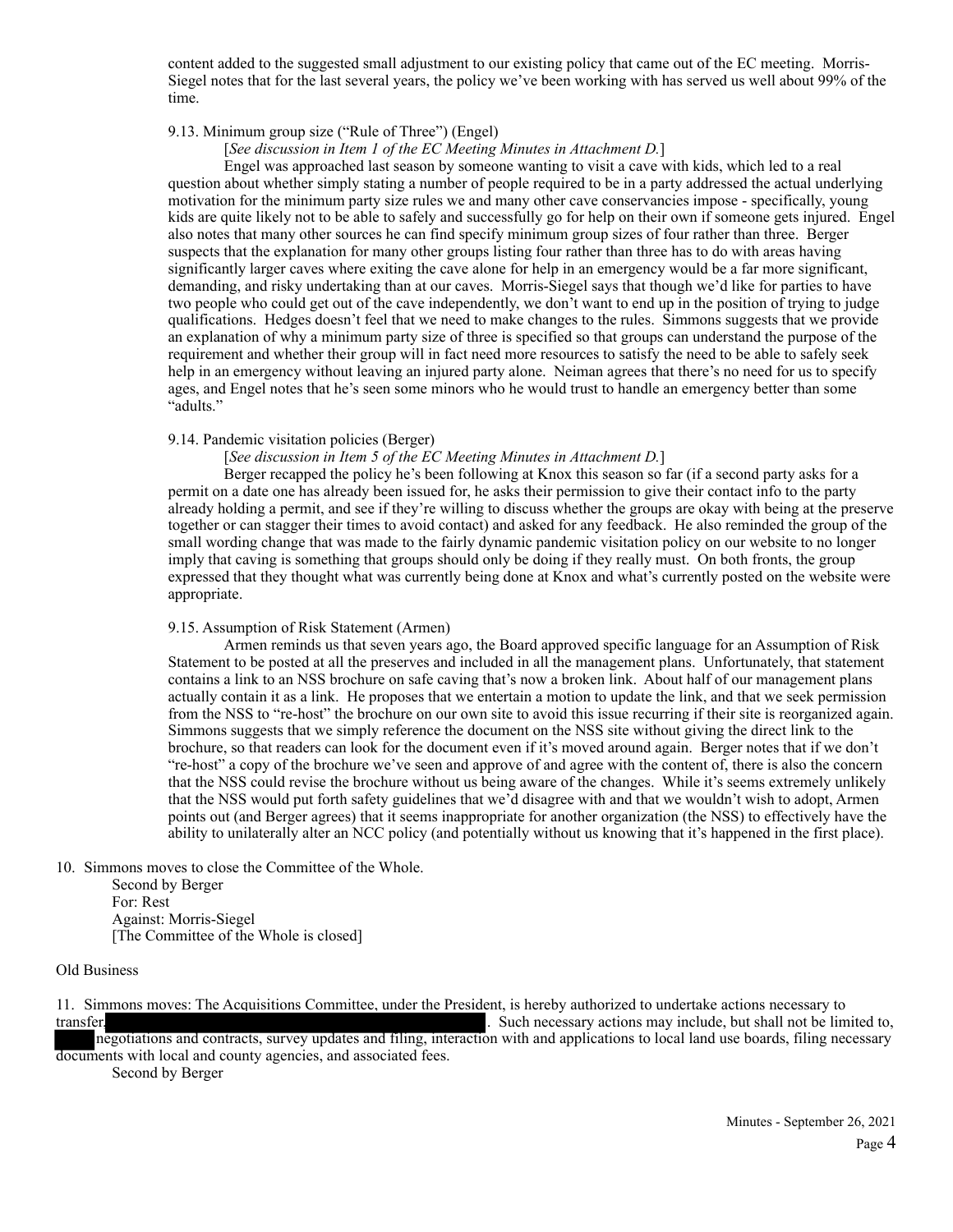[*Background: While the potential addition has been discussed during Board meetings, a formal vote to move forward with the has not been formally made.*]

For: Rest

[The Acquisitions Committee is authorized to and execute

associated tasks.]

[*This motion was handled via electronic vote conducted between 3/30/2021 8:36pm and 4/1/2021 12:29am.*]

12. Simmons moves: The survey quote from C.T. Male Associates dated March 1, 2021 for the monumenting, survey, and lot line adjustment services for the , in the sum of \$9,550.00, is hereby approved. Second by Berger

 [*Background: This quote was previously provided (and was attached to the e-mail putting forth this motion), and while three quotes were solicited, only this one firm was responsive. C.T. Male has performed well for us in previous projects.*]

For: Rest

 [The quote from C.T. Male for surveying and associated work for the Clarksville Preserve addition is approved.] [*This motion was handled via electronic vote conducted between 3/30/2021 8:36pm and 4/1/2021 12:29am.*]

13. Simmons moves: The Interim Access to Property Agreement with the Kingston Land Trust is approved and may be signed by the President on behalf of the Northeastern Cave Conservancy, Inc.

 Second by Folsom [*Background: Extensive background information was provided as an attachment to the e-mail putting forth this motion.*] For: Rest Against: Engel Abstain: Berger, Hatfield [The Interim Access to Property Agreement with the Kingston Land Trust is approved.] [*This motion was handled via electronic vote conducted between 5/14/2021 9:48pm and 5/22/2021 6:58am.*]

New Business

14. Berger moves: The minutes of the March 7, 2021 Board Meeting are approved. [*The Secretary would like to thank Dumont and Folsom for sending in their reviews.*]

 Second by Hedges For: All

[The minutes of the March 7, 2021 Board Meeting are approved]

15. Berger moves: The revisions to the Knox Cave Preserve Management Plan, as amended during Committee of the Whole, are approved.

 Second by Morris-Siegel For: All [The revisions to the Knox Cave Preserve Management Plan are approved]

16. Simmons moves: The NCC will sponsor the 2021 NCKMS at the "Silver" level (\$500). Second by Drake For: All [The NCC will sponsor the 2021 NCKMS at the \$500 level]

Informational point: Next EC meeting will be Sunday, August 22, 2021 at 10AM if in person (most likely in the Albany/Schoharie area) or 9AM if via videoconference.

Informational point: the Fall Board meeting will be Sunday, September 26, 2021 at 10 AM if in person (most likely at the Octagon Barn) or 9AM if via videoconference.

[There was some discussion of Zoom availability at an in-person meeting for folks who are away]

Informational point: the late Fall EC meeting will tentatively be Sunday, November 7, 2021 at 10AM. This date may be adjusted due to NCKMS-related travel schedules.

17. Simmons moves: The NCC Winter meeting will be Sunday, December 5, 2021 at 10AM at Speleobooks. Second by Morris-Siegel For: All

[The NCC Winter meeting will be Sunday, December 5, 2021 at 10AM at Speleobooks]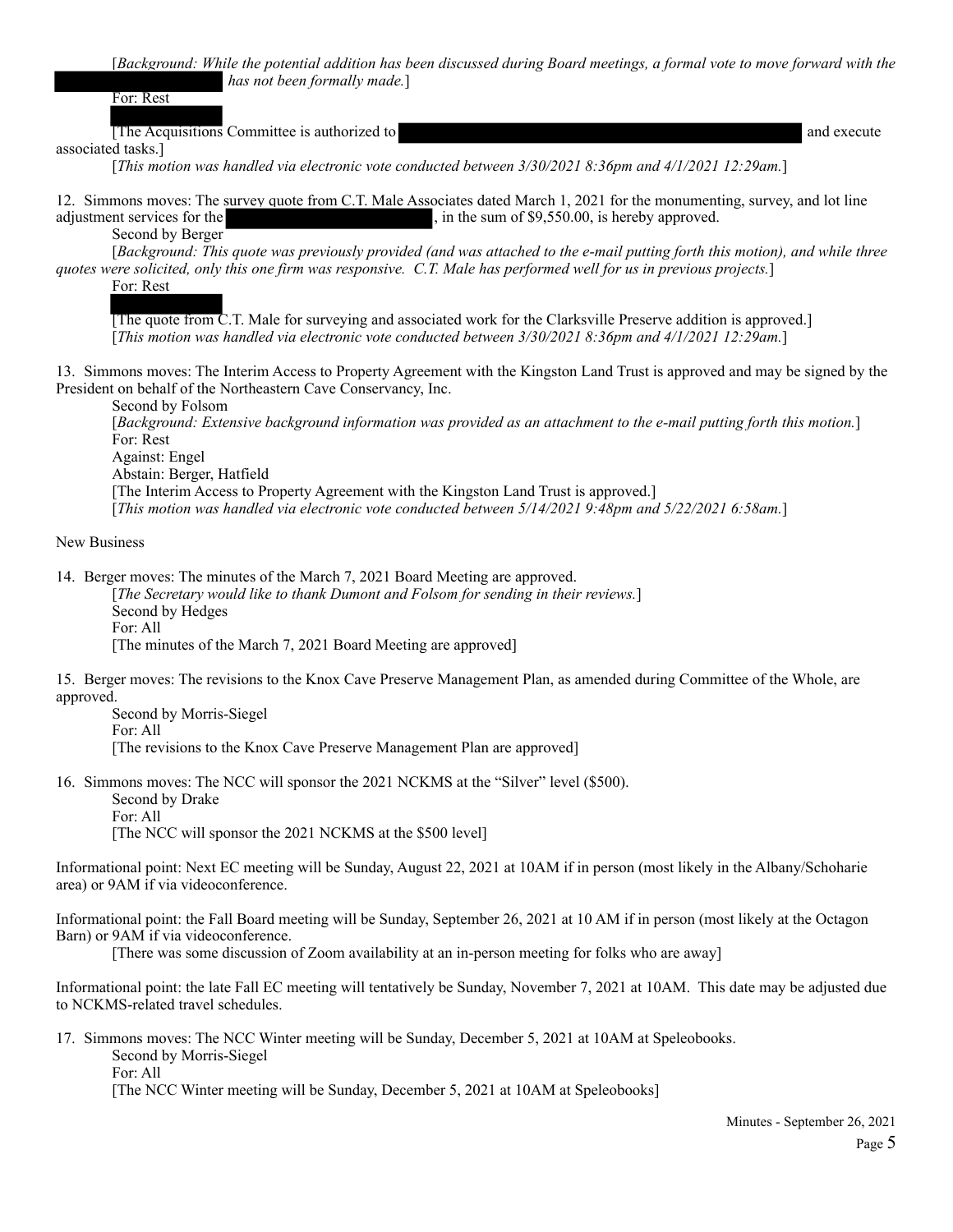18. Dumont moves to adjourn. Second by Nieman For: Rest Against: Morris-Siegel [The meeting is adjourned]

Meeting adjourned at 3:08pm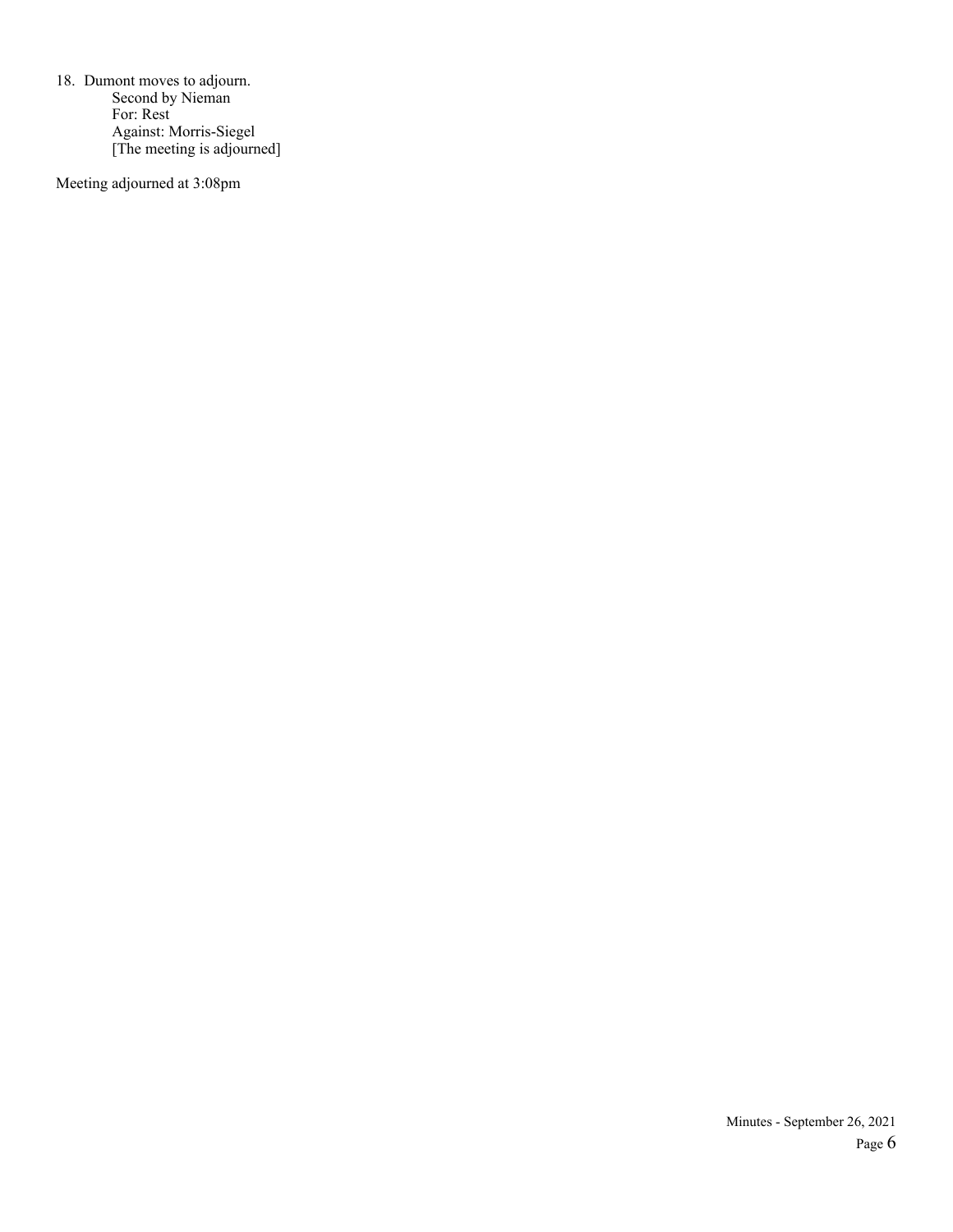### **Attachment A President's Report**

- 1. Please take a long hard look at Bill's Report, please. We are seriously behind on our income and have several irons in the fire that will cost more. Let's redouble our efforts to start getting some cash in the door. This will be my highest priority in the near term.
- 2. There still have been no announcements of availability for a 2021 round for the NYSCPP grants for which we have been planning to re-submit for the Salamander donation. I sent an inquiry to our contact at LTA to see if there are any rumors or actual news about additional grant rounds.
- 3. With no grants available at this time, if we are to continue the "human influences on caves" project in some meaningful way, we will need to find alternative sources of funding. I will work with the Hibernation Committee to see if we can generate income through rentals, or otherwise from our existing equipment cache.
- 4. The ad for the Stewardship Coordinator position has been advertised in the latest Newsletter. No bites yet.
- 5. As part of the preserves reporting process, I have asked each preserve manager to review outstanding items from their MP "to do" lists and to start scheduling workdays to get those done. Still a work in progress. Several preserves have had workdays over the Spring months, thanks to all who have participated in those! Let's get some more scheduled and advertised to increase membership participation. As a side note, I have also asked all Managers to check and see if their latest management plan revisions have been posted to the website, as some had not been updated for two revision cycles. Still haven't heard back from a number of managers on this issue.
- 6. There has been progress on several fronts under acquisitions recently: including tiec. as described under the Acquisitions report.
- 7. Moving ahead with some planning for hosting the Fall NRO, mostly looking at potential venues, rates and availabilities for the mid-September time frame. No clear leading candidates yet and some have indicated they are already booked up for the period. If possible, a live event would be a great thing to help us reconnect with the membership, cavers in general and do some face-to-face fundraising!
- 8. The Interim Access Agreement for Salamander Cave is signed. Now we will start in earnest on the Easement language. Obviously, the process for the on-line voting for this question showed that we need to update our policy and practices. This will be a topic of discussion at the meeting.
- 9. Kudos to Mitch Berger for thinking outside our typical box. Berger is fleshing out a passive donation system based on what other Conservancies have implemented. He has a rather simple, low-cost way of securing donations, getting feedback, and better interacting with our preserve visitors.

| Year | March          | June        | September  | December    |
|------|----------------|-------------|------------|-------------|
| 2021 | Ella Armstrong | Knox        | Traino     | Sellecks    |
| 2022 | <b>Bensons</b> | Merlins     |            | Onesquethaw |
| 2023 | Spider         | Clarksville | Salamander | Bentleys    |
| 2024 | Ella Armstrong | Knox        | Traino     | Sellecks    |

# **Cave Preserve Management Plan Review Schedule**

Note: Berger noted that there would be some minor revisions to the Knox MP this go round and will distribute those proposed changes before the meeting.

# **CAVE PRESERVE REPORTS;**

# **1. Bensons (Luke Mazza)**

**Progress**: Visited the property on April 17 to assess Spring readiness and perform some property maintenance. The trunk of an apple tree had snapped and dropped its limbs across the ROW. Removed the offending limbs by chainsaw to make the path accessible again. Cleaned off debris from the rest of the path to the entrances; no other maintenance needed for Spring reopening. Returned a few weeks later to pull the closure signs down.

**Issues**: Nothing noted other than still a need to replace the fading kiosk posters.

**Plans**: Starting to look into local poster printing options. Also, may replace the protective acrylic panels at the same time since they've been cracked since day one.

# **2. Bentleys (Devon Hedges, Jonah Spivak)**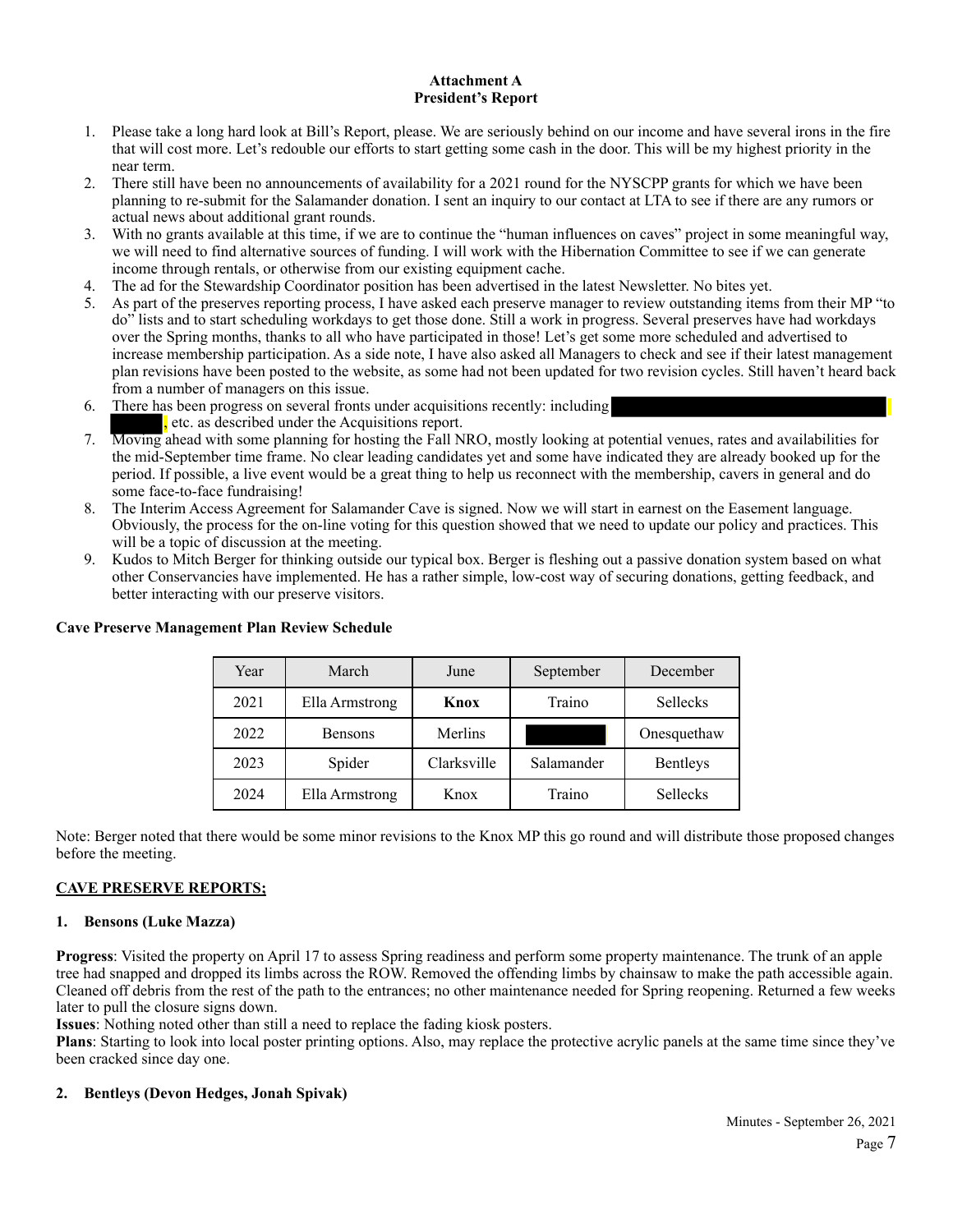**Problems:** A few persistently wet areas along trail could use some steppingstones. Haven't made time to visit more than cursory checks on parking area & logbook.

**Progress:** Boundary marking completed with Jonah Spivak in late winter. Kiosk & signage materials are being developed. **Plans:** Improve by spring, early summer 2021: trails (corduroy, stones)' driveway (broad based dip, water bar, additional stone), kiosk & signage.

# **3. Clarksville (Thom Engel, Chuck Porter & Mike Chu)**

**Progress:** Cave closed signs have been removed.

**Issues:** We need to check the kiosk to see if it needs replacement. Some of our neighbor's posted signs have been placed on our property. I have had e-mail communications with him.

**Plans:** Chuck, Mike, and I plan to mark our eastern boundary with boundary markers once we get a copy of the new survey from CT Male.

### **4. Ella Armstrong (Erik Nieman)**

**Progress:** Trail maintenance/trees cleared **Issues:** Several dead trees in the vicinity of cave entrance. **Plans:** Clear dead trees.

# **5. Knox (Mitch Berger)**

**Progress:** Inspected the property, walked the perimeter of both parcels, and checked out the new surveying work on March 21 with no problems found. Did some trail maintenance on May 2 at which time the impending failure of the kiosk was discovered. Kiosk was repaired by Chu, Porter, Davis, and Warner on May 11, at which time a newly fallen tree was discovered in the sinkhole. Trees were broken down and mostly cleared by G. Moore, Nieman, Davis, Warner, and Berger on May 15; a visiting group from RPI removed the remaining pieces on May 20. Facilitated a visit shortly before opening date by NYS DEC to remove their acoustic equipment. Discussed a significant trail restoration project suggested by Nieman with him and Davis. Discussed visitation policy in light of the pandemic with the EC. Have issued 10 permits so far this season (not counting the one for the DEC).

**Issues:** The rear support leg of the kiosk rotted out such that the kiosk could've fallen on anyone; subsequently repaired (see above). A large tree broke and fell into the sinkhole blocking the path very shortly before opening day (and other at-risk trees were identified); subsequently cleared (see above). The Great Divide rope is [presumably] still there. Engel and Berger still need to investigate what may be poison parsnip plants. A visiting group on opening day reported a bunch of trash (mostly glass) in the cave, some of which they removed; requested and received highlights on a map showing affected areas suggesting widespread trash - had subsequent visiting groups investigate, and have since concluded it's mostly localized to the entrance area, likely washed in by snowmelt, and has been mostly cleaned up. We've concluded that the path down the sinkhole is in fact degrading over time and warrants restoration work.

**Plans:** Periodic property inspections. Addition of trail markers and reposting of property. Boundary marking. Removal of the Great Divide rope. Investigation of troublesome plant species. Further attempts at removal of ancient graffiti. Planning for sinkhole path restoration project.

# **6. Merlins (Morgan Ingalls & Jacob Morris-Siegel)**

**Progress:** The new culvert at Dome 12 survived the winter and is accessible again now that the ice has melted out. John Dunham, Ramon Armen, and Bill Folsom bolted to the top of a lead near the formation area in the Big Room of Merlins on May 23rd, 2021. Unfortunately, it led to a dead end. John reports that the Dome 12 dig still looks good and nothing new has washed out. **Issues:** None.

**Plans:** Continued digging, exploration, and survey of Dome 12. The boundary should be walked and any missing signs replaced, similarly, trail signs should be checked and replaced. We are unable to plan a specific date for this work at the time of writing. An updated copy of the Management Plan will be posted to the website shortly. We will continue to work on new signage for the kiosk, including a surface trail map.

# **7. Onesquethaw (Thom Engel, Christa Hay & Ellen Schwartz)**

**Progress:** Cave closed sign has been removed. **Issues:** Nothing to report. **Plans:** Complete a spring vegetation survey.

# **8. Sellecks (Erik Nieman, Tony Vasile)**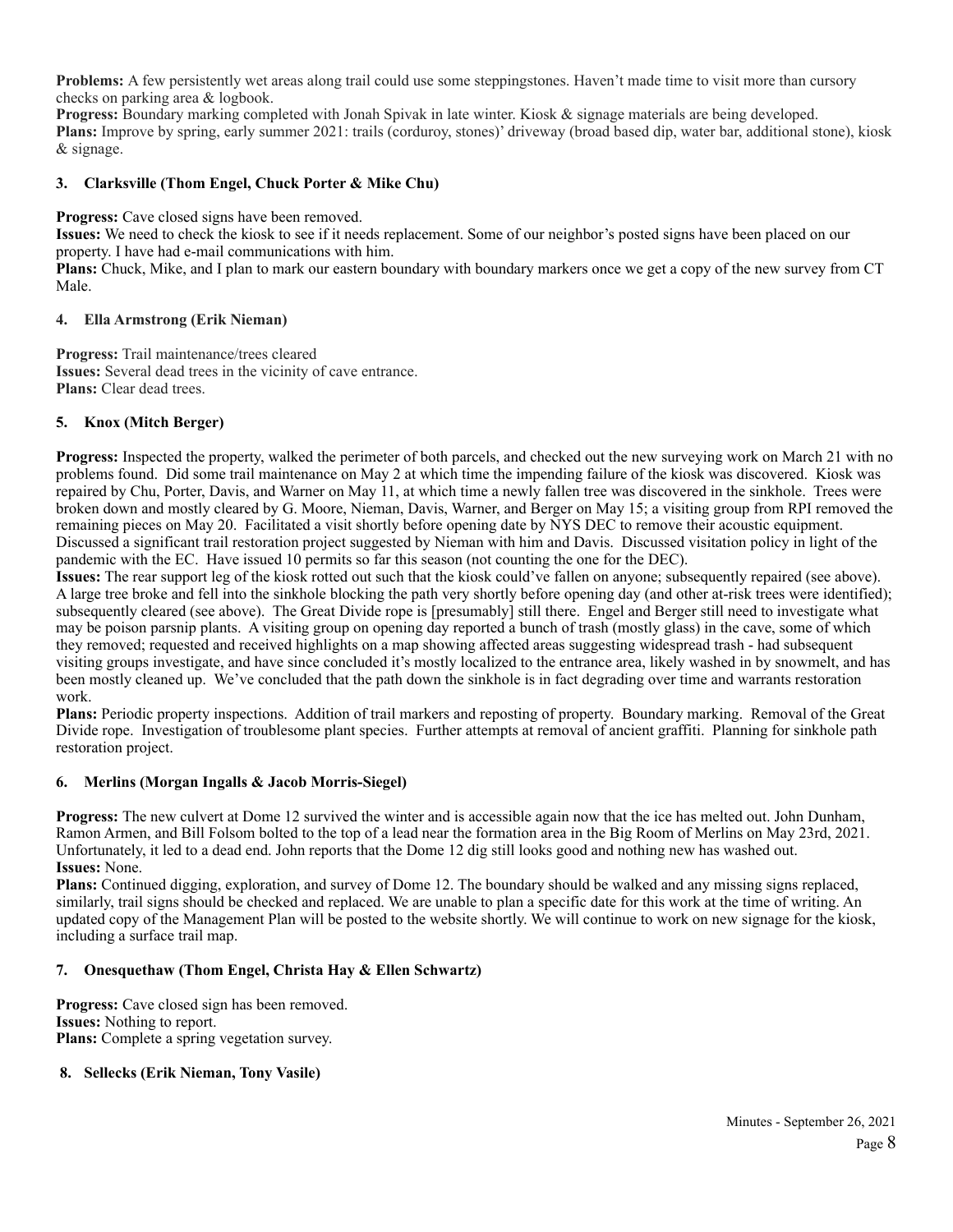**Progress:** Temporary sign with updated contact info placed at kiosk, along with a QR code that leads directly to the Sellecks Preserve page on the NCC website. (following the Onesquethaw Preserve example). Trees blocking the trail have been cleared. Remaining treetops and branches in Levys Cave sinkhole remain to be cleared.

**Issues:** Contact information at kiosk is out of date (ie. Jason Siemion was listed as preserve manager with private email address). Recent large storm knocked down many trees at Levys Cave. They are blocking the trail and overlie the sinkhole and the cave entrance.

**Plans:** Update contact info for preserve. New informational poster? Clear remaining trees in the Levy's Cave sinkhole

# **9. Salamander (Cara Gentry, Erik Richards)**

**Progress:** Interim access agreement with KLT has been completed and signed.

**Issues:** Build out infrastructure (kiosk/changing area). Negotiate and complete proposed mutual access easement. **Plans:** Need to schedule a meeting with KLT to discuss easement. Plan and build preserve infrastructure. Update the Management Plan based on agreement particulars. Drafting a web page mockup for eventual posting on the website, based on other preserve examples.

# **10. Spider (Kevin Dumont)**

**Progress:** A visit to the preserve on May 6, 2021 found everything to be in order and as expected. No inquiries about visitation were received this quarter.

**Issues:** None to report.

**Plans:** Trash collection and creation of a trail along both the base and the top of the escarpment is tentatively planned for summer 2021.

# **11. Traino Preserve (Devon Hedges)**

**Progress:** Current ends of George's and Slingerland's have been visited for comparison Field neighbors Stanton have been contacted and concurred on plans to keep field portion of property clear, untilled, unplanted, etc. Surface cleanup brought lots of litter large and small out of the area. Property boundaries posted with NCC markers Kiosk materials are being developed. Significant clearing of storm debris

**Problems:** Planning and coordination of NCC benefit auction of Alan's trailer has not moved along much although some effort has been put to the task.

**Plans:** Write up content for the Traino Preserve web page; plan, construct kiosk & changing area; NCC benefit auction of remaining Traino digging equipment and supplies, gear, etc.; Potential connection between Slingerland's Hellhole and George's Surprise will be further explored via acoustic probing; survey completion in Slingerland's and approved digging.

# **OTHER COMMITTEES (PRESIDENT):**

# **Acquisitions (Chuck Porter, Bob Simmons)**

Vermont Land Trust: Still need a lead person to push ahead the MOU between organizations and be the "Front Person" on this. Armen was going to be reaching out to  $\log$  to see if he might be interested.

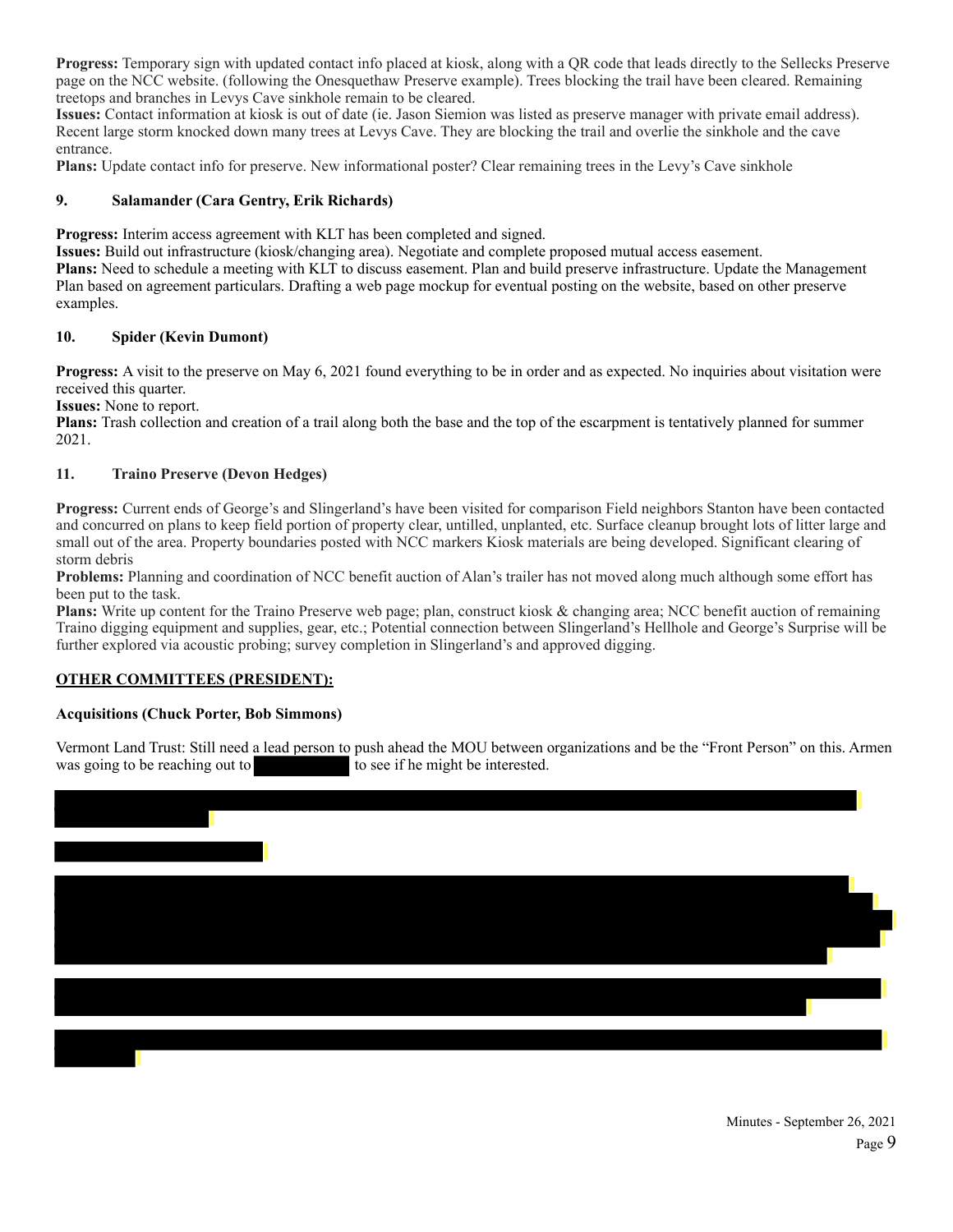

**Nominating (Norm Berg)**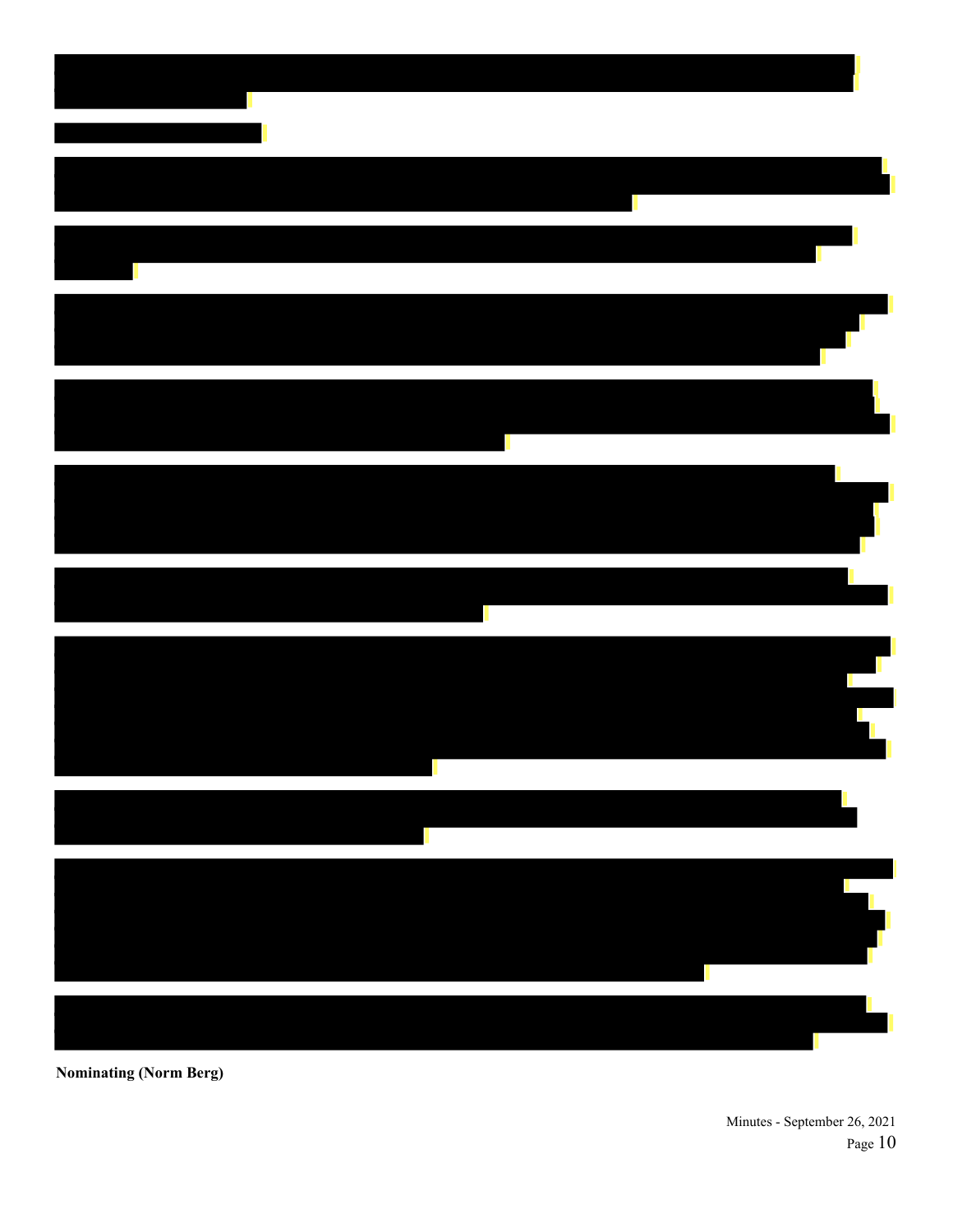Norm's report has been emailed to the Board already, and appears as Attachment E to this meeting's agenda. Congratulations to the three incumbents on their reelection! Thank you to P. Woodell for running.

# **Risk Management (Mitch Berger)**

**Progress:** Have received renewal policies for our General Liability, Directors & Officers, and Volunteer Accident coverage. The premiums are well within the margins we budgetted for.

**Issues:** The provider of our Directors & Officers coverage is no longer offering two-year terms, which means our rates for that coverage may vary each year; that rate did not increase for this coming year from the two-year term that is about to expire. Our invoices for all three renewals have not yet materialized.

**Plans:** Add insurance coverage (G/L and Terrafirma) for the likely upcoming addition if/when we close. Make sure the renewal invoices show up and are processed. Assemble the rest of the committee membership. Pick up other issues that were in-progress with the former ad-hoc committee. Collect annual Conflict of Interest Disclosure forms at this meeting.

### **Tory's Cave ad hoc committee (Bob Simmons)**

I have reached out to the Northwest Connecticut Land Conservancy (formerly Weantinoge Heritage LT). I will work with them to update the Cave Management Plan and negotiate limited summer visitation as soon as this year, which they seem amenable to reinstating (with appropriate controls).

### **Bat Hibernation Ad hoc committee (Mitch Berger, Emily Davis, Mike Warner, Morgan Ingalls)**

We had a live lead for renting our equipment to a consulting firm in Canada this spring that did not ultimately materialize. We also had not actually thought out how we would do this (rates, shipping, what we provide, warranty, etc.), but the interest seemed genuine and we could/should get our ducks in a row to be ready for the Fall season. Still no announcements concerning possible additional rounds of grant funding through NYSCPP.

### **Governance ad hoc (Devon Hedges)**

**Progress:** None **Problems:** Attrition? Prioritization? Excuses? **Plans:** Revisit committee goals, outline areas of interest and share with Board

### **Attachment B Vice President's Report**

**Bylaws Committee** (Joe Levinson) Nothing to report.

**Education** (Thom Engel) Nothing to report.

### **Science Committee** (Larry Davis)

We have received a proposal, "Developing A Speleothem Growth History in the Northeastern United States" for paleoclimate studies in our caves (not yet specified which but likely Knox and Clarksville) from Dr. Jeremy Shakun, Associate Professor of Earth and Environmental Sciences at Boston College and Dr. David McGee, Associate Professor of Earth, Atmospheric, and Planetary Sciences at MIT. They propose to extend the climate record for our area back 500,000 years using U-Th dating on very small (~100mg) speleothem samples, which may include (or be limited to) previously broken and fallen speleothems. The results will "… tell us more about the geologic history of the caves, as well as improve understanding of past changes in climate and sea level, [which are] critical for better predicting how they may change in the future."

 I have carefully read their proposal and returned it to them (on 23 May 2021) with questions and suggestions for revisions. When I receive a new version, I will send it on to property managers for comments and suggestions and anticipate another revision following that. They are also sending a similar proposal to NSS for use of their caves (likely Schoharie and perhaps Gage).

### **Special Use** (Thom Engel)

Fifteen permits issued as of this writing. We currently have 55 total reservations. Clarksville represents 71% of the total. I do expect more camp reservations as Covid restrictions are eased.

### **Surprise Cave Committee** (Al DeMaria)

Nothing to report.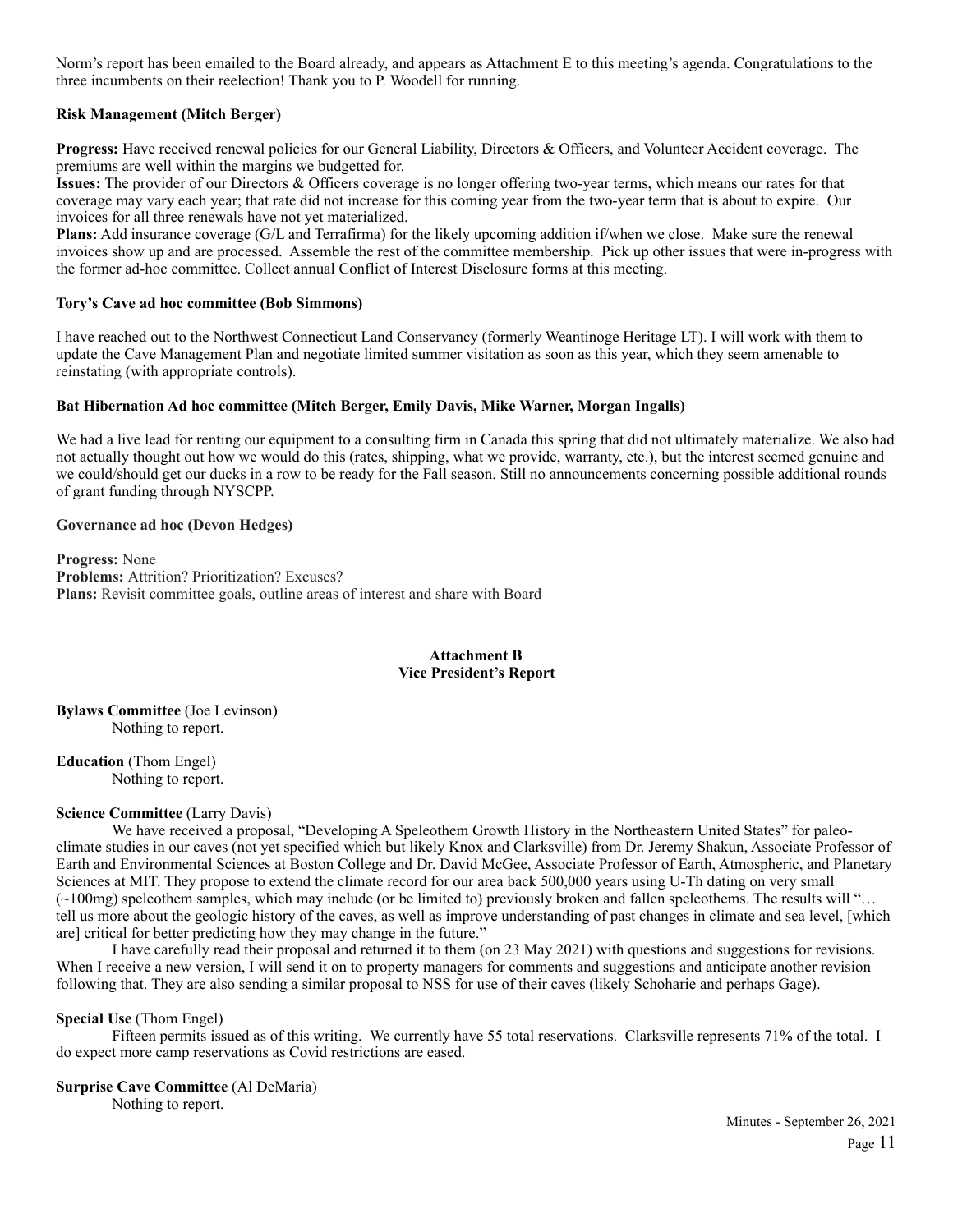# **Thacher Park** (Thom Engel)

 I have applied to renew the permit. The former contact is back. He lost the application. I resubmitted it and have now received a new, renewed permit.

Nola Delgado has retired as the Park Manager. Bill Hein, the former assistant manager, is now the new manager.

### **Cave Protection** (Thom Engel)

No action. Will try to set up a meeting this summer with the local legislator or staff.



**Northeastern Cave Conservancy Inc**

**Profit & Loss Budget vs. Actual**

|                                | Jan 1 - May 26, 21 | <b>Budget</b> |  |  |
|--------------------------------|--------------------|---------------|--|--|
| <b>Ordinary Income/Expense</b> |                    |               |  |  |
| <b>Income</b>                  |                    |               |  |  |
| <b>Donations</b>               |                    |               |  |  |
| <b>Auction Donations</b>       | 0.00               | 2,000.00      |  |  |
| <b>Donations - Other</b>       | 1,621.29           | 10,553.00     |  |  |
| <b>Total Donations</b>         | 1,621.29           | 12,553.00     |  |  |
| <b>Grants</b>                  | 3,161.00           | 0.00          |  |  |
|                                |                    |               |  |  |

Minutes - September 26, 2021 Page 12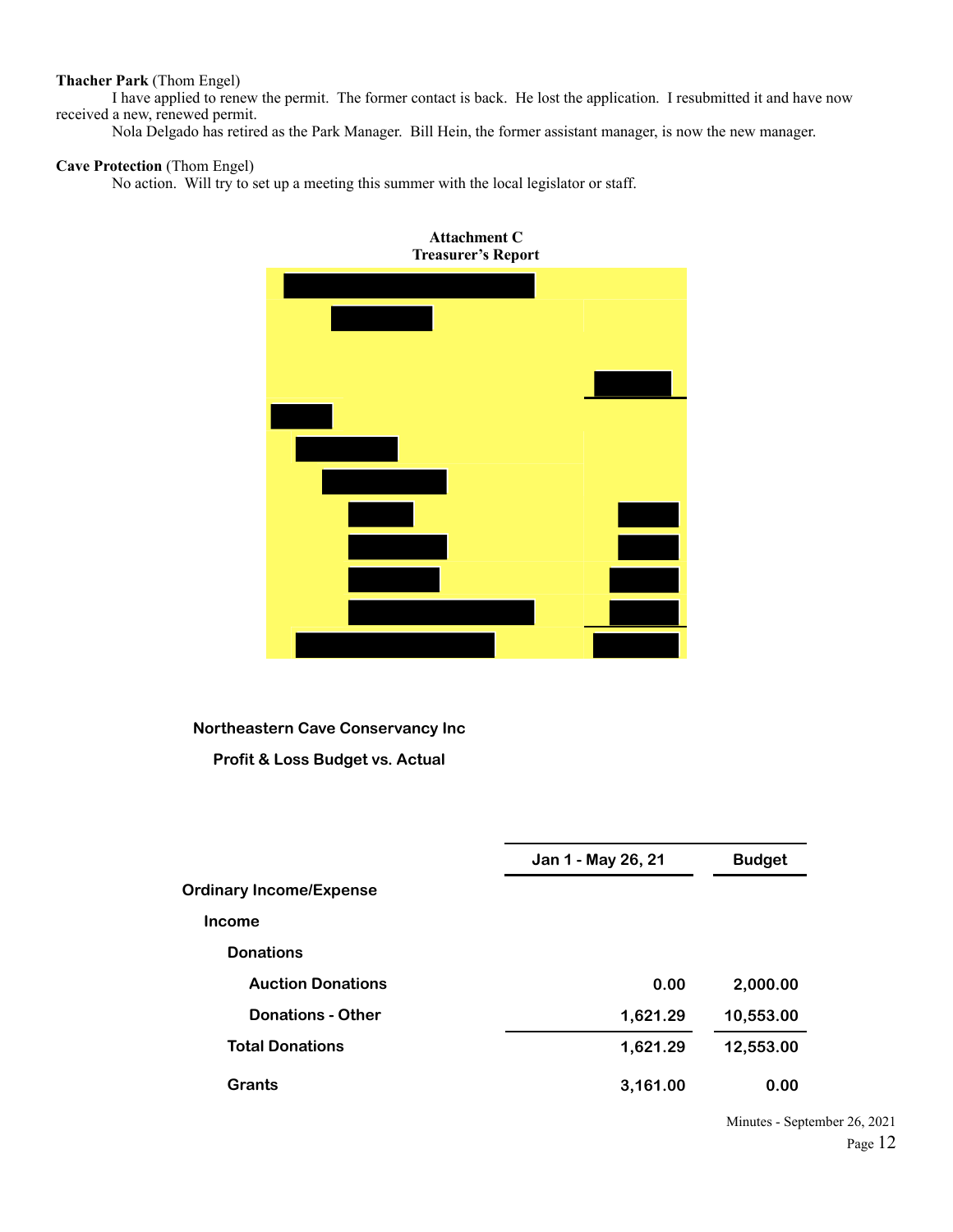| <b>Interest Earned</b><br>3.00    |                | 25.00     |
|-----------------------------------|----------------|-----------|
| <b>Membership Income</b>          | 825.00         | 2,700.00  |
| <b>Total Income</b>               | 5,610.29       | 15,278.00 |
| <b>Expense</b>                    |                |           |
| <b>Acquisitions</b>               | 1,405.50       | 2,000.00  |
| <b>Bank Charges</b>               | 17.20          | 75.00     |
| <b>Donations-outgoing</b>         | 0.00           | 200.00    |
| <b>Dues</b>                       | 0.00           | 350.00    |
| <b>Education</b>                  | 0.00           | 50.00     |
| <b>Executive</b>                  |                |           |
| <b>President</b>                  | 0.00           | 100.00    |
| Secretary                         | 0.00           | 50.00     |
| <b>Treasurer</b>                  | 0.00           | 50.00     |
| <b>VP</b>                         | 0.00           | 50.00     |
| <b>Total Executive</b>            | 0.00           | 250.00    |
| <b>Grant Expense</b>              | 3,000.00       | 0.00      |
| <b>Insurance</b>                  | 870.00         | 2,548.00  |
| <b>Legal Fees</b>                 | 1,472.20       | 1,000.00  |
| <b>Licenses &amp; Permits</b>     | 0.00           | 125.00    |
| <b>Meeting Expense</b>            | 0.00           | 100.00    |
| <b>Meetings &amp; Conferences</b> | 0.00           | 300.00    |
| <b>Membership Expenses</b>        | 0.00<br>125.00 |           |
| <b>Miscellaneous</b>              | 0.00           | 100.00    |
| <b>Office Expense</b>             | 76.00          | 100.00    |
| Postage                           | 0.00           | 100.00    |
| <b>Preserves-Maintenance</b>      |                |           |
| <b>Bensons</b>                    | 0.00           | 200.00    |
| <b>Bentleys</b>                   | 0.00           | 200.00    |
| <b>Clarksville</b>                | 0.00           | 100.00    |
| <b>Ella Armstrong</b>             | 0.00           | 100.00    |
| <b>Knox</b>                       | 960.00         | 2,060.00  |
| <b>Merlins</b>                    | 0.00           | 100.00    |
| Onesquethaw                       | 0.00           | 50.00     |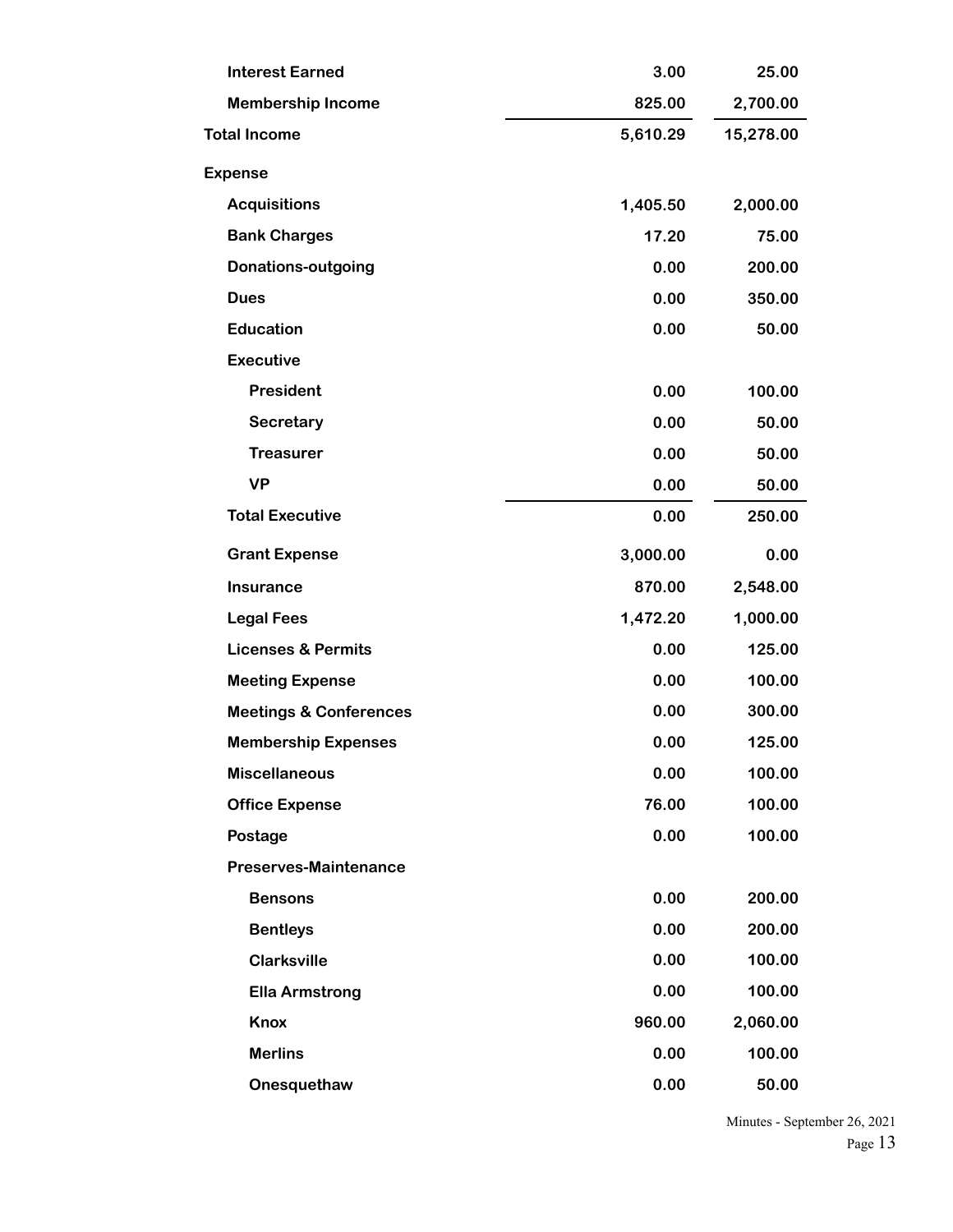| Salamander                            | 0.00         | 600.00    |
|---------------------------------------|--------------|-----------|
| <b>Sellecks</b>                       | 0.00         | 100.00    |
| Spider                                | 0.00         | 100.00    |
| <b>Traino</b>                         | 785.00       | 1,585.00  |
| <b>Total Preserves-Maintenance</b>    | 1,745.00     | 5,195.00  |
| Promotion                             | 0.00         | 1,500.00  |
| <b>Publishing</b>                     |              |           |
| <b>Mailings</b>                       | 0.00         | 50.00     |
| Website                               | 0.00         | 60.00     |
| <b>Total Publishing</b>               | 0.00         | 110.00    |
| <b>Science</b>                        | 0.00         | 500.00    |
| Sponsorships                          | 0.00         | 250.00    |
| <b>Taxes on Properties</b>            | 524.65       | 300.00    |
| <b>Total Expense</b>                  | 9,110.55     | 15,278.00 |
| <b>Net Ordinary Income</b>            | $-3,500.26$  | 0.00      |
| <b>Other Income/Expense</b>           |              |           |
| <b>Other Income</b>                   |              |           |
| <b>Net Gain or Loss from NSF Fund</b> | $-183.92$    | 0.00      |
| <b>Total Other Income</b>             | $-183.92$    | 0.00      |
| <b>Net Other Income</b>               | $-183.92$    | 0.00      |
| <b>Net Income</b>                     | $-$3,684.18$ | 0.00      |

# **Barn Dance Subcommittee - Emily Davis & Mike Warner:**

**Plans:** See if it will be safe for September or early October dance **Problems:** Covid **Progress:** None

# **Membership Committee – Riley Drake:**

**Membership Renewals and New Members:** The numbers seem to be coming back up! We have a handful of brand new members (4). However, the increase in membership numbers is largely due to members renewing their memberships that had expired. To that end, I've sent personalized "missing you" emails to individuals who were members for a number of years and then lapsed-- so far these have been received very positively. All renewal notices for memberships up through the end of May have been sent. The database is current as of today, May 28th.

# **Current Membership Numbers (Change since Feb 20th, 2021)**

Life: 62 (-1)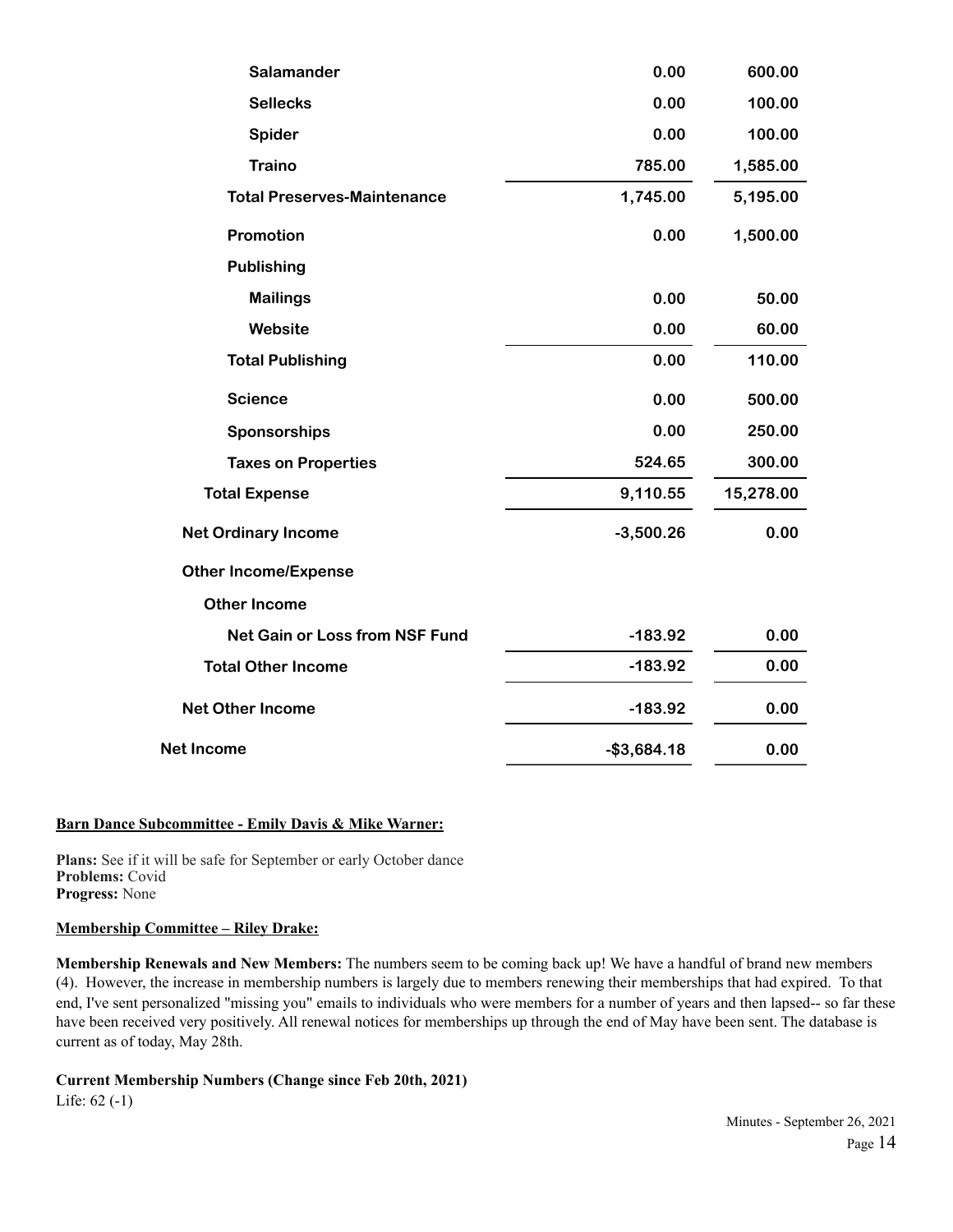Family Life: 9 (no change) Benefactor: 14 (+1) Regular Membership: 73 (+15, 4 new members and 11 renewals) Institutional:  $6 (+1)$ Total: 164 (+16) *The above numbers are accurate to the best of my current understanding according to the membership database on April 27th, 2021.*

# **Future directions/plans**:

(1) Despite a long discussion about it at the last meeting, I have not been involved in the planning of a "Members Day '' this summer. New and renewing members continue to ask me about volunteering opportunities and in-person events. Even if it is not a full-on members day, I am hoping that those comfortable with the covid situation can plan a few community events to help build cohesion among the membership. Please tell me if you are planning these and I can reach out to the people who expressed interest.

(2) Paypal continues to be a tricky way to receive payment, because (in the current configuration) we have to guess what the donated money is intended for based on the amount. This ongoing issue creates a lot for work for Bill and also makes the NCC look very unprofessional and deeply disorganized when our first communication with a new or renewing members is "so why did you pay us again?". I would like help fixing this.

(3) In the next few months I will do a major database cleanup . I will save a copy of the database as it exists now. Additionally, I am considering migrating the membership database to a more manageable format and welcome any input.

(4) I will make email banners at some point for the membership emails. Thank you to several people (Erik Nieman, Kevin Dumont and Bill Folsom) for sending so many gorgeous photos. I hope to have time to choose a few soon.

(5) Tell your caving friends that they can join the NCC! I have run into several longtime northeast cavers in the past few months that were not aware they could join the NCC.

# **Office Committee Report - Emily Davis & Mike Warner:**

**Problems:** None **Progress:** Status Quo **Plans:** None specifically

# **Publications – Christa Hay:**

**Problems:** Same as last report. Did the Board make a decision on going back to the rotating schedule of preserves so we have something in our newsletter?? Or to drop the number of newsletters per year?

[**Note:** The Treasurer responded "no" to the above questions.]

**Progress:** At time of report not sure if we will receive articles for a newsletter [update: yes, we did]

**Plans:** Thinking of ways to improve newsletter

# **Technology Committee Report – Mike Chu:**

Ramon Armen reports:

**Progress:** Made several small adjustments to the website. Added additional form fields to the annual membership form to better identify who is becoming a member.

**Plans:** There are several PayPal forms with very slight differences in different parts of the website. Even with the addition of the new fields, the differences between these forms mean that we do not always know as much as we would like about who is sending money and for what purpose, depending on how they sign up and what sort of membership they want. We plan to consolidate these forms and reduce the clutter on the signup and donation pages. There is also some missing or incorrect information in some of the older meeting minutes and newsletters as posted on the website. Some of this information is easily correctable, though some articles may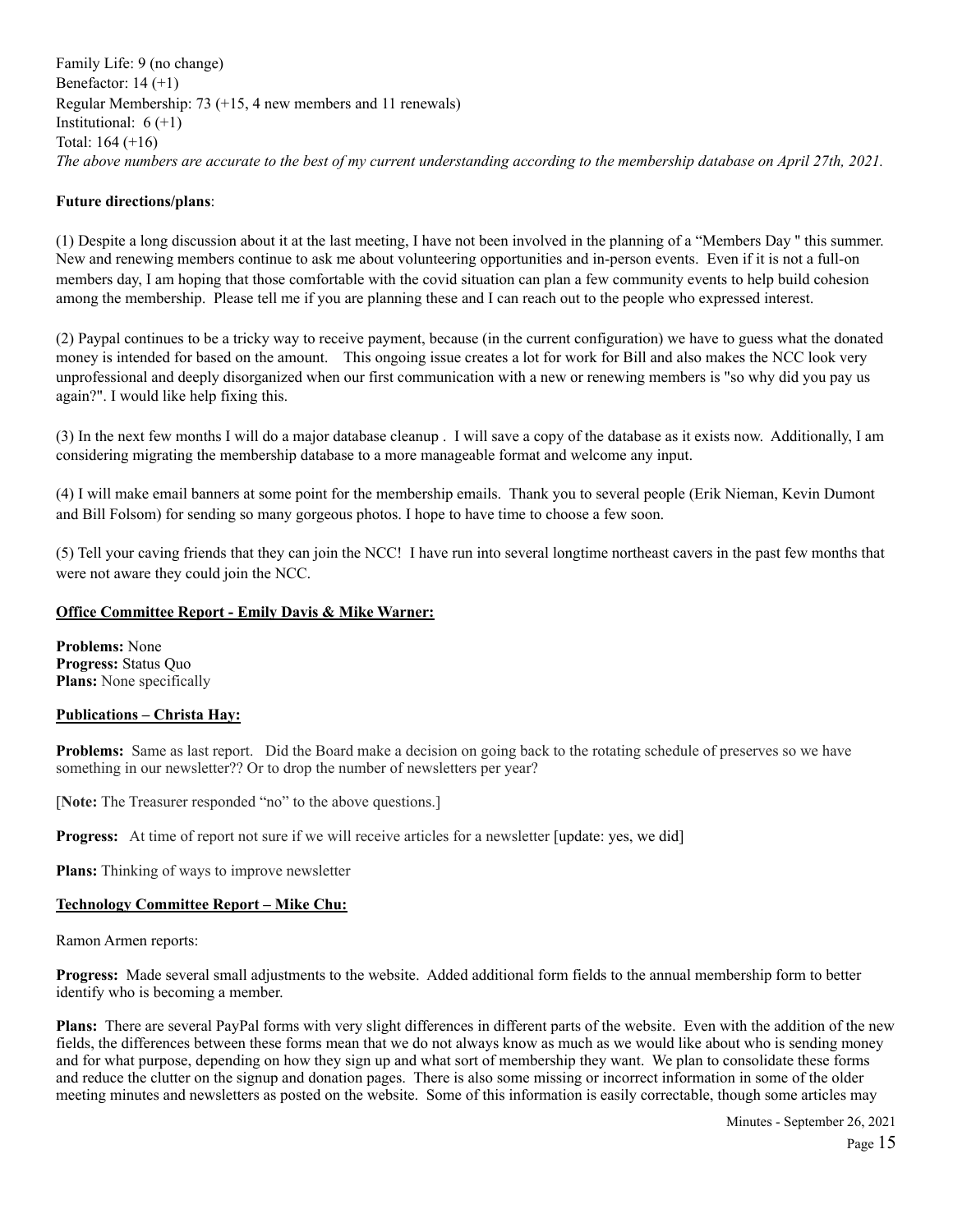need to be tracked back to the original source, or labeled as unavailable. We will also continue working with preserve managers to ensure the preserve pages and management plans are accurate and up to date.

### **Volunteer Value Committee – Vince Kappler:**

**Progress:** Year to date totals: 196.5 hours of volunteer work on NCC projects for a total value of \$5680. Members also reported traveling a total of 306 miles to work on projects.

Although coronavirus restrictions have eased, I only received reports from the Office, Surprise Cave, and Science committees and the Treasurer. Hopefully VV reporting will pick up as the caving season progresses.

**Plans:** I will send periodic VV reminders to the membership and monitor data collection.

**Problems:** None at this time

### **Attachment D Secretary's Report**

### **EC Meeting Minutes April 25, 2021, 10:00am Online via Videoconference**

Called to order: 10:04am Present: M. Berger, T. Engel, B. Simmons, B. Folsom

### **1) Minimum group size ("rule of three")**

Engel explained that this topic was inspired by an e-mail exchange he had during the winter with a person who contacted him about a proposed trip to Clarksville. This person wanted to take a 9 year old and a 7 year old into the cave. Engel was able to answer that the cave is closed, but all that really did was put off dealing with the trickier issue – the proposed group technically meets the minimum size requirement, and yet likely isn't an appropriate caving group. He points out that if the party members haven't been caving before, it seems that it'd be better to have another adult in the group. So, he asks, when we talk about a group requiring 3 people, are we talking about any three? Three including at least two adults? Three including at least two with underground experience? When Engel pointed out the possible issue of an injury, the trip leader responded that if anything happens to the kids, he could just carry them out. When asked what would happen if something happened to him, the trip leader said he hadn't thought of that, and agreed that he'd get another adult to go on the trip. And so Engel asks if we need to clarify our policy. Simmons notes that he believes the "rule of 3" came from the NSS, and wasn't our creation. The idea, as we're hopefully all aware, is that there should be someone to go for help and someone to remain with an injured party. Berger worries that if we clarify our policy to specify things like underground experience, we're getting dangerously close to judging groups' qualifications, which isn't our place and is a risk exposure. Simmons suggests that perhaps we can crib the NSS's info. Berger notes that we do allow some 2-person trips by special request. He and Engel discussed the occasions where they've granted 2-person permits, and they have by and large been either extremely experienced groups conducting scientific work, often only installing or retrieving equipment near the entrance to the cave. Folsom asks if the thing we often refer to as the "Snyder graphic" covers this. It sort of has the outline of an additional person, but doesn't make it clear that there's a minimum of three, and certainly doesn't explain the rationale.

### **2) Potential science permit request**

Engel reports that we've been contacted by a researcher from one of the Boston area colleges who was pointed our way by John Mylroie. He's looking to sample speleothems in northeastern caves for dating and climatological work. Engel put him in touch with L. Davis, which may have been a tactical error as it seems to have resulted in Engel being cut out of the process. He did indicate to the researcher that they'd have to work through the science process with each cave he desires to collect in. L. Davis also connected the researcher with E. Davis for the NSS caves. So, we may have more than one science proposal coming down the pipeline for this project; the researcher didn't yet know which caves he wanted to select.

#### **3) Electronic vote process**

Berger placed this topic here because there seemed to be desire to discuss whether it's meeting our needs in light of the currently ongoing electronic vote. He expressed surprise that Simmons seemed to think it wasn't working because it wasn't going fast enough. Berger points out that before we instituted this process, most times that a motion was presented for electronic consideration, Board members would trip over each other casting votes, only to then discover that others had questions or things to say, effectively preventing an informed vote from happening. He also notes that since we began using this process, he wasn't aware of anyone feeling that they hadn't been able to speak their mind and resolve questions before the vote, which makes it seem like the process is working. Because e-mail isn't a realtime communication medium, when a topic is contentious, this essentially guarantees that it won't go quickly. Engel thinks that perhaps we should get rid of the electronic vote process as it was written into the bylaws some 20 years ago when technology was different, and that these days we have better ways to accomplish the goal of being able to have a discussion –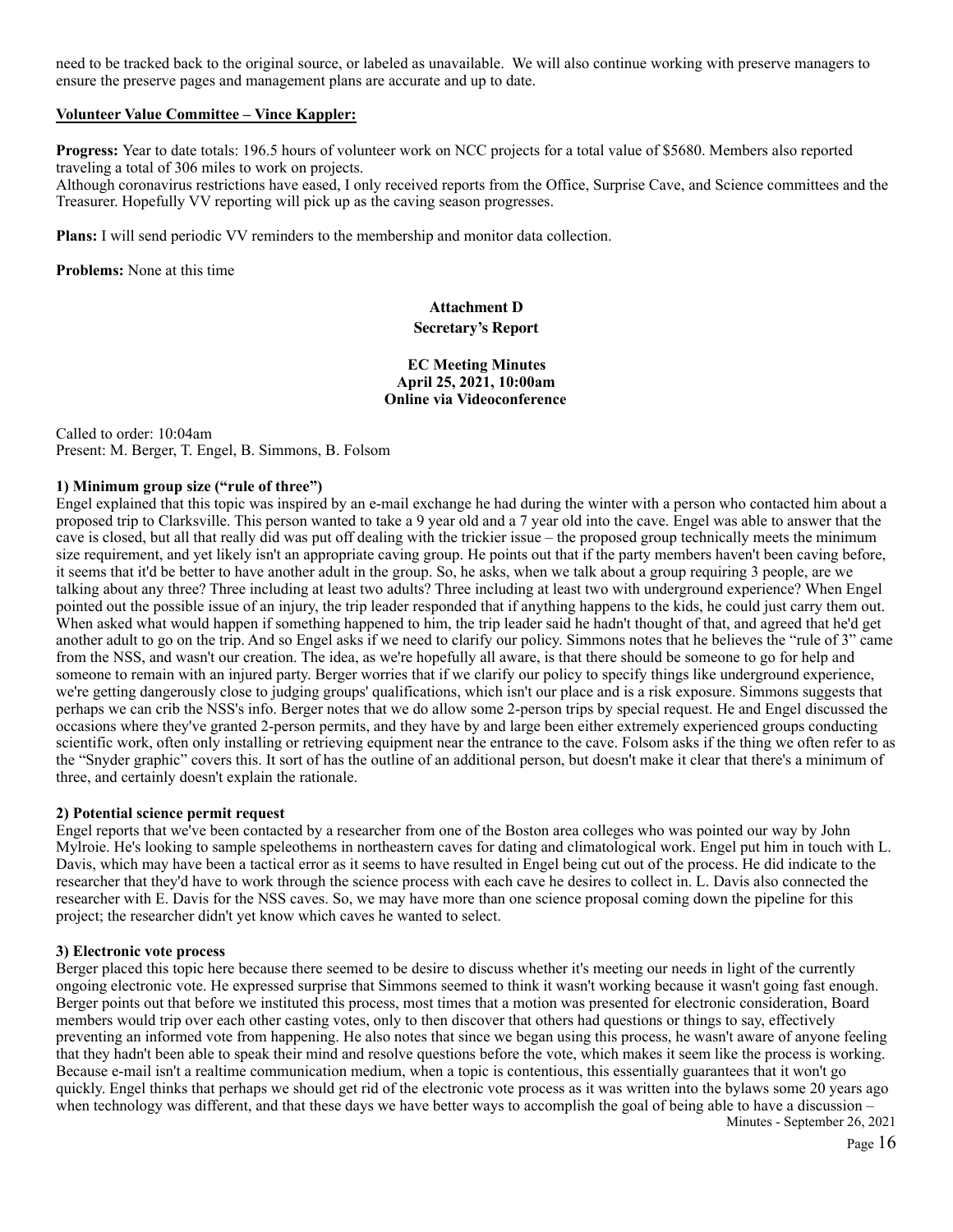notably by videoconference just as we've been having Board and EC meetings during the pandemic. Simmons points out that that involves timing issues with finding a common time where everyone can be at a meeting, and Berger reinforces that note by reminding us that we had to start scheduling the normal Board meetings six months in advance to avoid conflicts, and that going through that work for a motion that's likely to be an uncontentious rubber stamp seems excessive. Engel suggests that we ask the Board what they wish to do as a topic during the next Committee of the Whole. Berger agrees that we should discuss there, but that since we end up with the logistical responsibility of running whatever process is used, there should be some guidance offered by the EC about what we think we can do. Simmons acknowledges that the current process hasn't really kept up with technology. Berger suggests that the current process is actually well-suited to "simple" motions where there's not expected to be much need for deep background explanation nor much disagreement, but that it's a poor match for more complicated issues or issues that require extremely quick action (time for discussion and casting ballots has to be parceled out over e-mail, but following a live discussion, a vote can take place immediately as it's easy to tell when the discussion has reached its conclusion and everyone is already present to vote), and that a special meeting would be the easier way to handle those. We settled on suggesting to the Board that the current process remain in place with one modification – we add an easy way for any Board member to object to the electronic vote and request that we change venue to a special meeting (likely via videoconference). If it's evident to the person making the motion that a special meeting is the right way to handle the topic at hand, we should facilitate that from the outset as well.

#### **4) Kingston Land Trust agreement**



### **5) Pandemic visitation policies**

Berger explained that last year, when people requested Knox permits, he was only giving out one on any given day, so as to avoid groups encountering each other in-cave or at the preserve, give air time to settle, etc. due to the pandemic. As this season starts, the pandemic isn't over, but the situation is different and seems to call for more flexibility, and he had meant to seek guidance at the last Board meeting. Since that didn't happen, he's looking for input about what he's currently doing. At the moment, if a second group requests a permit for a day where one has already been issued, he's asking the group leaders to get in touch with each other to see if they can either agree on timing that will avoid them encountering each other, or to determine that their vaccination and risk situations are such that they're unconcerned with being at the preserve at the same time. If they reach an agreement, they both get a permit; if they can't, the second group needs to pick a different date. The rest of the EC seemed to think this was a reasonable approach to being cautious but not overly restrictive. Berger will e-mail Engel a list of dates he's already issued Knox permits for, and Engel will update Berger when he receives Special Use requests for Knox so that they can arrange any needed group coordination. Engel notes that he's had somewhat of the opposite experience from Berger – there is a person he hasn't heard from recently, but was previously receiving multiple messages a day from seeking a specific reserved timeslot to visit Clarksville and have the cave just for his group. Engel explained to him that the cave doesn't have permits, and that people come and go as they please, but that it's a cave where it's possible to social distance, or to wait for another day if there are others there.

Engel notes that we've given general trip guidance on our website and should probably tweak it for this year. Berger agreed that it's worth looking carefully at the wording, but recalls being careful about making it "dynamic" to adjust to whatever the current situation is by essentially having it tell people to follow whatever state guidance is in effect. After carefully looking it over, the conclusion we reached is that the wording is good enough to continue to apply and lets us be as flexible as the current public health guidelines – all the way from "you can't be in a non-family group" down to "unlimited gatherings without precautions are allowed." The one thing we think it's time to soften is the suggestion that going caving isn't really a great idea in general right now – we wish to change "If you must go caving" to "If you do go caving." Berger will ask Armen to update it on the website, and Folsom will update it on our Facebook group.

### **5a) Fundraising**

This topic occurred as part of the discussion about pandemic visitation policies, but took a very exciting and promising right turn, and so is being listed here as its own topic. In response to the desire for Berger and Engel to facilitate group coordination for same-day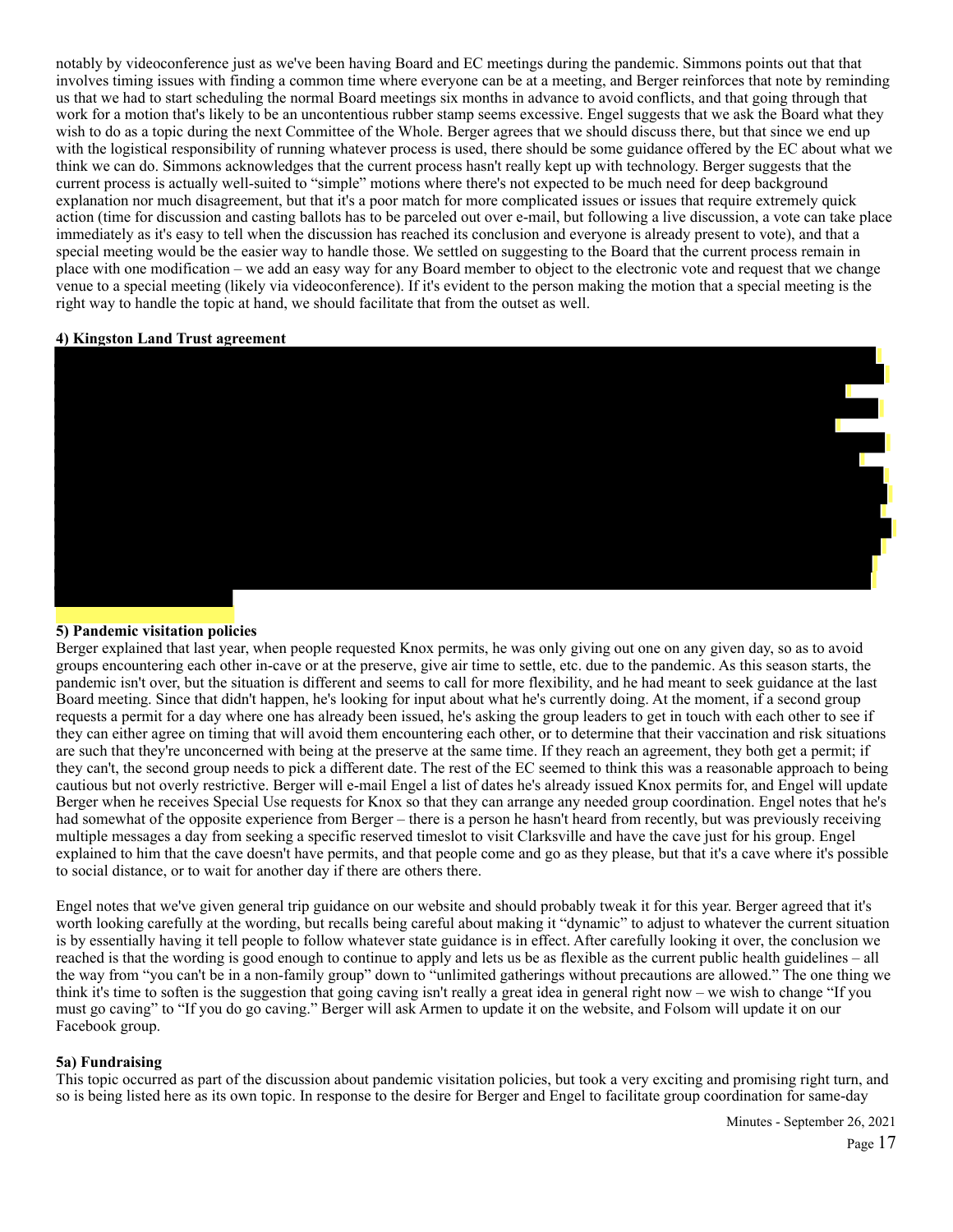permits to Knox, Simmons suggested that maybe a calendaring tool for permit preserves and Special Use would be nice to have. Engel reminded the group that he'd asked Chu about such a thing long ago with the desire to use it at Onesquethaw. Berger then reminded the group that in response to that desire expressed by Engel years ago, he'd spent a bunch of time at one TAG Fall Cave-In with SCCi's Executive Director showing him around their electronic permitting system, wondering if its calendaring capabilities provide what we'd want, whether it'd be available to us, and whether we could make use of it without the components that we don't want (all of their caves require a permit and a waiver). The conclusion at the time was that there was a lot of interesting stuff to learn from what they do, but that it probably wasn't a good fit for us because while they were willing to make it available to us, the deal they had with their developer makes it an expensive (but one-time) proposition to offer it to another group, permitting and waivers are fairly integral to its operation, and (the kicker) while it does track and can limit how many permits it issues on a given day, it doesn't really do scheduling of time blocks.

What became relevant here is that Berger lamented the fact that universal permitting and waivers don't mesh with our way of operating preserves, because one thing it does really well that we'd get for free is fundraising – since every trip leader has to sign up for a permit, and then everyone going on their trip needs to respond to an e-mail invitation to sign their electronic waiver, they end up with contact info for everyone visiting any of their preserves. During the process, it asks people if they're members, if they want to become members, or if they want to contribute. And after the trip, it follows up with them with a "hope you enjoyed your visit" e-mail that evangelizes the volunteer nature of the organization and gives them another opportunity to offer support. This works – it generates thousands of dollars of passive donation income annually (when last Berger discussed it with them). But it only works because they end up with contact information for everyone, which doesn't really happen with non-permit caves. In fact, it doesn't even happen with our permit caves, because we only generally interact with the trip leaders, not the rest of their groups, because we don't require or want to require waivers. Since we often have difficulty reaching our goals with directed fundraisers for specific projects, and with finding a Fundraising Chair to drive the program, this kind of passive donation program would be a great thing to have, and Berger initially lamented that he doesn't know how to get there without permits and waivers everywhere and using a system like SCCi's. And then a lightbulb lit up! Folsom asked if we could have some sort of online reservation system; Berger pointed out that that still only puts you in touch with the group leader, and Engel pointed out that this tends to give people the false impression that they have exclusive use of the cave. What we can do is, recognizing that nearly everyone who visits has a smartphone these days, put a QR code on each of our kiosks that takes you to a per-preserve page where you can sign a visitor guestbook. This gets us contact information for many of our visitors, and we can use that to (after a couple days, perhaps on a weekly basis) send a followup e-mail thanking them for signing the guestbook, expressing hope that they enjoyed their visit, telling them about the NCC, **and providing a way for them to make a contribution**. By handling this as a followup message separated by some days from the trip, it's clear that there's no financial requirement to be able to visit, but it gives visitors the ability to make a contribution that they might have anyway but for lack of an easy way to do so without remembering to look us up on their own. This gets us the passive income stream without having to resort to permits, waivers, or any sort of complicated automation system – we have to do a nice job putting together the landing pages for the visitor guestbooks and the followup e-mail message, and those will require some design work. But once they're ready, the followup emails (at least initially) can simply be sent manually, once a week or so – no expensive system necessary to start! Berger is particularly excited about this novel idea for us, and will contact Armen, Chu, and Drake about it; Folsom also wants to be kept in the loop.

**6) NYSCPP research project / scientific equipment loan program update** Simmons reports that Ingalls reached out to the Canadian researchers who had expressed interest in renting the acoustic detectors with our various questions, but hasn't heard back. He wonders if, since the work involved in loaning them out seemed like so much to take on, maybe we should sell them off instead. Berger asks if we're not going to want them for future parts of our research project. Simmons thinks that any followup data collection involving them won't require nearly as many as we have – it's not as if we're going to deploy them simultaneously to all the sites again. At any rate, since we've largely missed the window to get them into other hands for this season's various research projects, it will be a project for the hibernaculum committee to have them ready for potential use in the Fall.

# **7) Update on filling positions (VT representative, Fundraising Chair, Stewardship Coordinator)**

Simmons tells us that Armen has asked to take over and coordinate pushing the Vermont representative project through. He will likely contact , and might be willing to do it himself if that doesn't pan out. The Stewardship Coordinator position advertisement is going to be in the newsletter and on Facebook shortly. There's nothing new on the Fundraising Chair front. Berger asked if something happened to Hatfield's interest, and Simmons reminded us that she'll be leaving the area soon. Given how much the world has learned to do remotely in the past year, and that chairing the committee doesn't necessarily mean running each in-person event, Berger's unsure that leaving the area is a disqualifying issue; he notes that Ingalls has been able to increase participation in Board meetings as a result of how much we've had to do remotely, where fieldwork often prevented her attendance, despite that she worried last time her seat came up for election, her upcoming move would effectively prevent her from being able to serve. Berger also notes that, in light of the new fundraising project we've outlined above, there's much to do that doesn't involve physically being anywhere in particular. Simmons noted that this was a good point and said he'd discuss further.

### **8) Events**

NEBWG: It already happened, and Simmons tells us there's no news he has to report from Ingalls. LTA: It runs May 5-26 online. Hatfield is supposed to "attend," and Simmons is considering it. Convention: It's July 24-30 online. Simmons and Berger will attend the Cave Conservancies Roundtable, and we're not sure what else.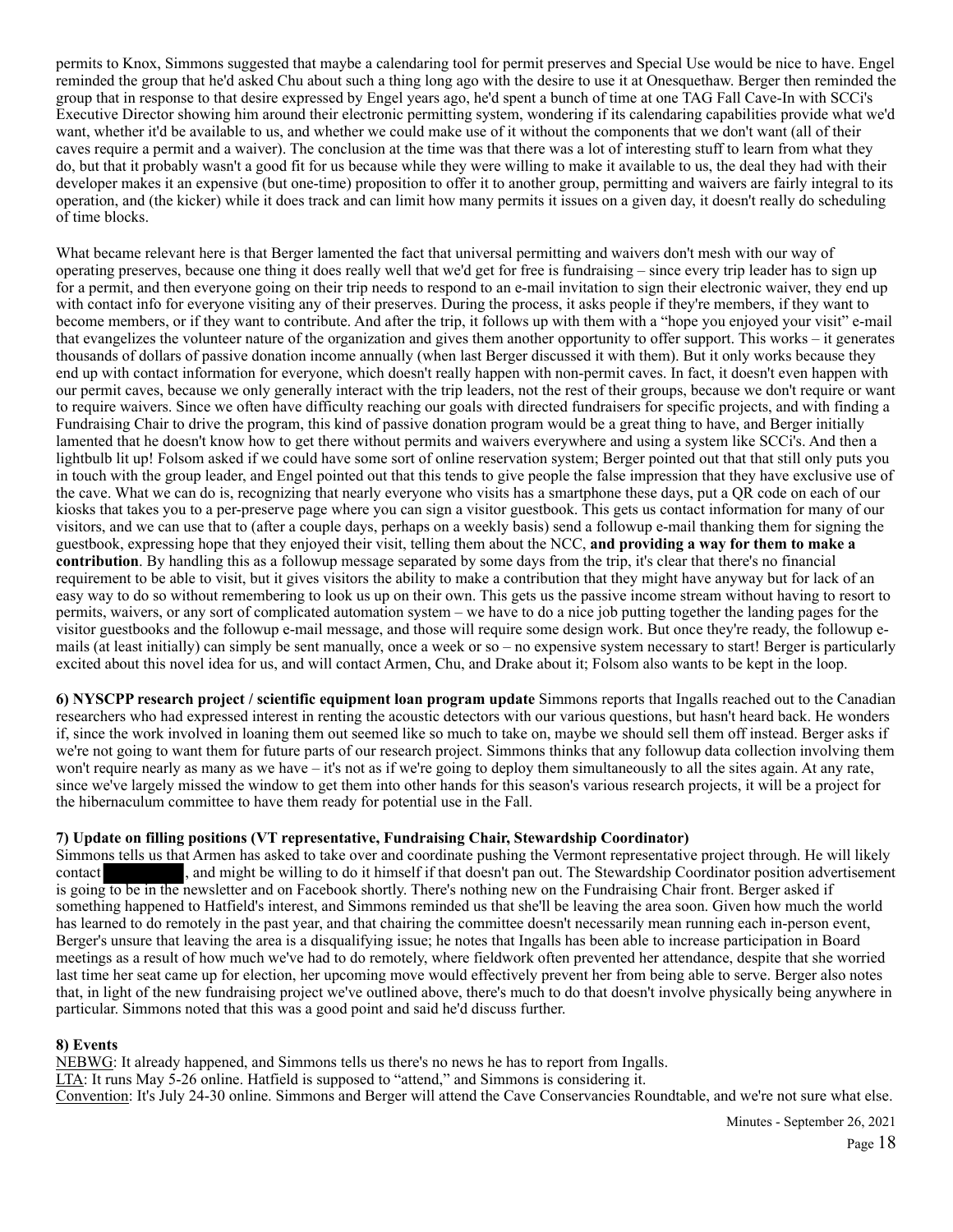There hasn't been word yet about whether there'll be a charge to attend, but we sort of doubt it, as that seems likely to tank attendance. OTR: It's September 2-6. Nothing has been formally said yet, but Berger and Davis will be very surprised if it doesn't happen. We should plan to have our usual presence there. The NCRC weeklong has managed to schedule itself to conflict with OTR, to both of their frustration.

TAG: It's October 7-10. Berger is planning to attend.

NCKMS: It's November 1-5. Still far off, further planning to come at a later date.

ICS: It's been moved to July 24-31, 2022 at the same place. Berger, Warner, and Davis are interested in attending, and there hasn't yet been word on openings for additional papers.

# **9) NCRC Regional June 11-19 and Weeklong August 27 – Sep 4**

Engel reports that we've so far been asked about use of Clarksville and Knox, and told that the Mock will most likely take place on Friday. Berger explained why the day of the Mock is now sometimes less obvious than in the past – it always used to be the final full day of the program. Since the NCRC now offers certification, nearly an entire day is devoted to the associated testing, and certification and the Mock can happen in either order, and sometimes circumstances cause a last-minute swap of days.

# **10) Members Day**

Berger reports that nothing has happened on this front yet, but that he hasn't forgotten, and will convene the committee that agreed to work on it.

# **11) NRO**

Simmons was talking with Sassu-Laviero about it, but hasn't really heard anything major to report. Folsom asked about the possibility of doing it in-person, and told us about J. Martinez's "No-VAR VAR". Berger reminded us of the frustration everyone had at the previous Board Meeting's discussion each time we reopened the discussion with more "what if..." proposals, which lead us to continually kicking the can down the road because they require waiting to see what the situation is like later. Simmons notes that the Sunshine Fair (at the Cobleskill Fairgrounds) is happening mid-August. Berger points out that he's spoken with a different (non-caverelated) group about a large event they hold at a different county fairground which is also being advertised as happening (in October), and that just because it's being advertised as happening doesn't necessarily mean the group is really committed – the group he's spoken with has a very generous term in their contract with the venue that allows them to pull out with absolutely no penalty two weeks ahead. They need to advertise as if it's definitely happening to avoid killing their prospects for attendance, but they really don't know if it will happen. Folsom volunteered to contact the Cobleskill Fairgrounds to inquire about holding NRO there in September, pending their COVID policies and what happens if we decide to cancel should the situation merit that.

# **12) Barn Dance**

Simmons says he thinks it's neither particularly likely to happen, nor cancelled, and that we're going to have to continue playing it by ear.

# **13) Preserve Managers Handbook**

Simmons reports that he's seen a couple of drafts go back and forth. Engel says that he did some drafting, but hasn't heard back lately from Morris-Siegel, who's quite busy.

# **14) Acquisitions**

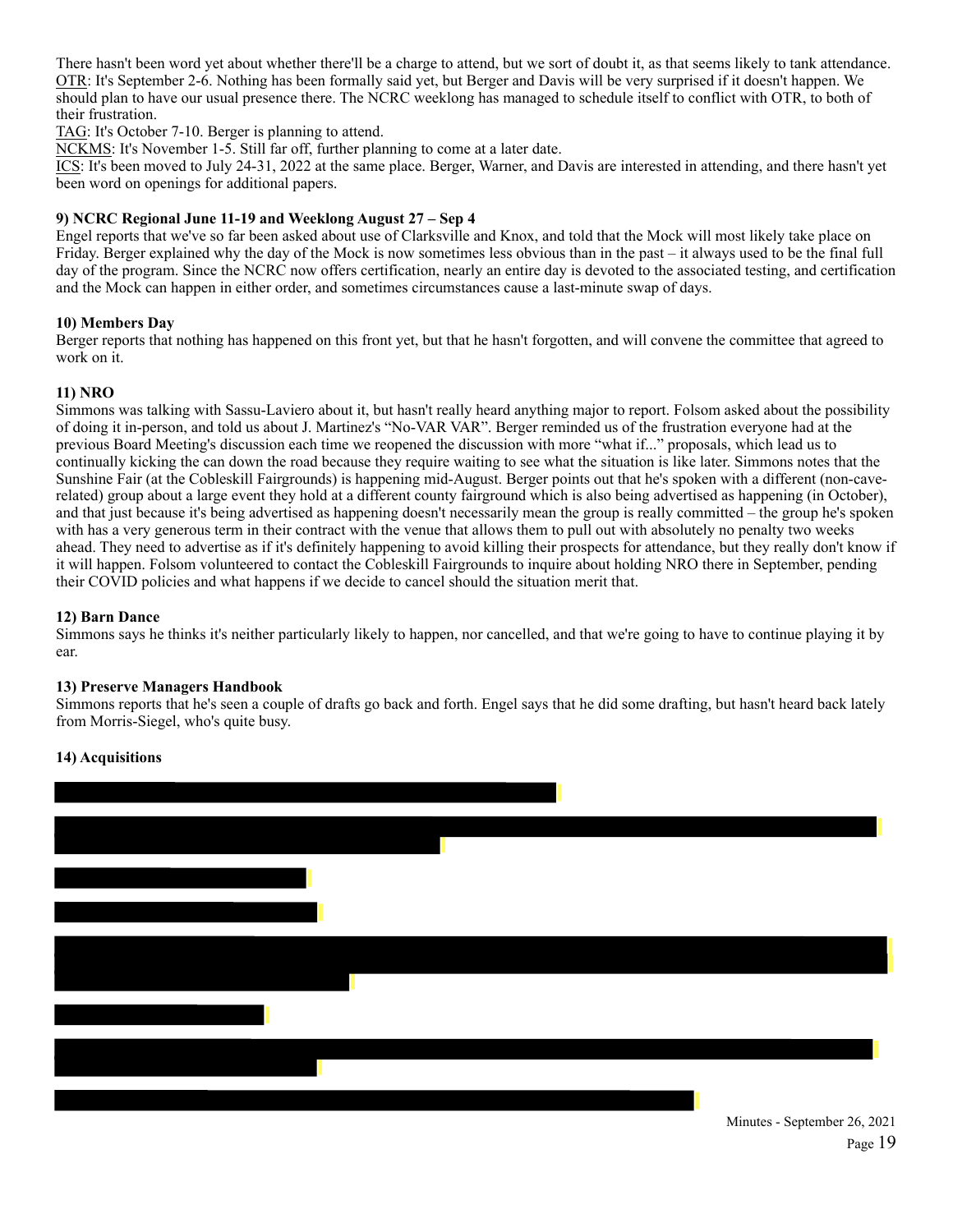

# **15) Surprise Cave**

Simmons talked with , and was planning to meet with him in March, but that was postponed pending vaccinations. Simmons is now vaccinated, and needs to schedule time for the meeting. The DEC is in a holding pattern waiting for Simmons to open the discussion with We could potentially seek an easement or a subdivision for the land over the cave. The relationship between the state and the owners was strained, historically. We're in a better position to try to make a deal as an independent organization.

# **16) Insurance renewals**

Berger reports that he received our new Commercial policy (which includes General Liability and Property Insurance) and the premium quote for it. It renews on June 19, and has increased by the few dollars we expected it to as a result of adding the Salamander property, but no further. We had budgetted for a potential 3% increase beyond that, so we're in great shape so far.

### **17) Filing of surveys for Knox and Traino**

Simmons reports that there was a misunderstanding in what we had received – we ended up with two sets of mylar maps for the Traino Preserve, but none for Knox. After corresponding with CT Male, we're now waiting for the new mylar Knox maps to arrive, and then the documents can be filed.

| 18) News on the  |  |
|------------------|--|
|                  |  |
|                  |  |
| 19) NSF contract |  |
|                  |  |
|                  |  |